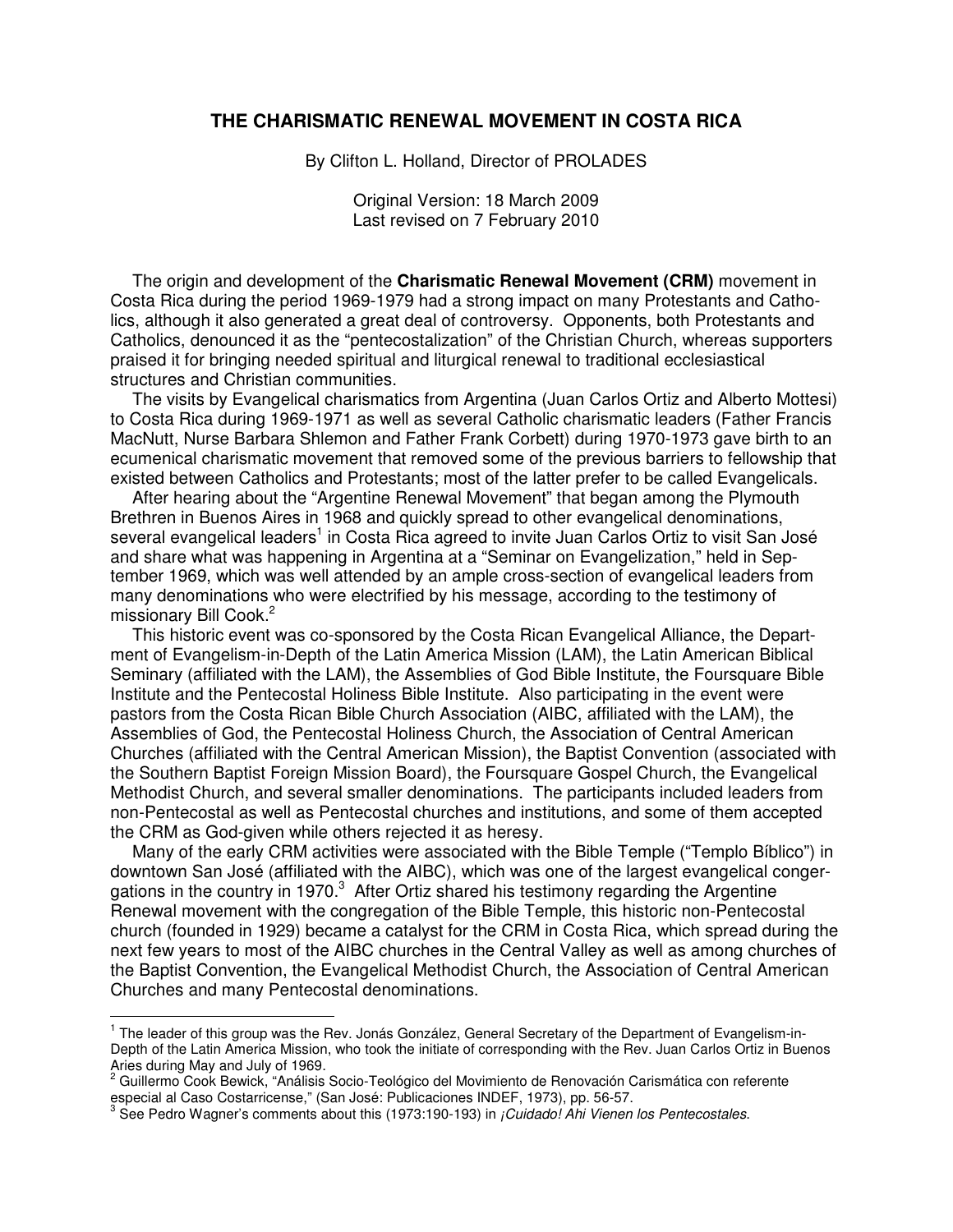An additional catalyst for the spread of the CRM in Costa Rica was evangelical radio station TIFC, known as "Faro del Caribe," owned and operated by the LAM, which broadcast the recorded messages that Ortiz delivered at the "Seminar on Evangelization" and at the Bible Temple in 1969. This was followed by recorded messages delivered in San José by the Rev. Gerardo de Ávila (a Cuban Pentecostal pastor from New York City) in 1970, the Rev. Alberto Mottesi (a Baptist pastor from Buenos Aires) in 1971, and Father Francis MacNutt (a Dominican priest from the USA) in 1971-1972, as well as Víctor Landero (an evangelical pastor from Colombia with the LAM-affiliated Association of Bible Churches of the Caribbean) in 1972.

The first visit by Father Francis MacNutt occurred in May 1970, accompanied by Methodist charismatic pastors Tommy Tyson and Joe Petree. According to LAM missionary Bob Sabean, the MacNutt team's contact person at that time was the Rev. John Parker, superintendent of the Pentecostal Holiness Church, who invited a small group of Evangelical leaders to his campground in Santa Ana to hear the testimonies of MacNutt, Tyson and Petree concerning the CRM in the USA during the 1960s.<sup>4</sup> However, it is not known whether or not MacNutt had direct contact with any Roman Catholic laypeople, priests or nuns during his first visit.

According to Sabean, Father MacNutt was in Costa Rica again in July 1971 and spoke to university students at Camp Roblealto, and he visited Costa Rica again later in the year.<sup>5</sup> MacNutt's charismatic message, accompanied by signs and wonders, opened many doors and attracted great interest, and he was invited to speak at the Latin American Bible Seminary and at Templo Bíblico in San José, Costa Rica, in 1971, according to Dr. Wilton Nelson (1983:95-96).<sup>6</sup>

After several members of the board of elders of the Templo Bíblico attended a private gathering of Catholics and Protestants in 1971 to hear the testimonies of Father MacNutt and other members of his team concerning the origin, nature and early development of the **Catholic Charismatic Renewal (CCR)** movement in the USA that began in 1967 at Dusquesne and Notre Dame universities, Father MacNutt was invited to speak at the Templo Bíblico on a Sunday morning. This was the first time in memory that a Catholic priest had spoken from the pulpit of an evangelical church in Costa Rica,<sup>7</sup> and MacNutt gave a powerful message at Temple Bíblico regarding the person, power and gifts of the Holy Spirit (including "speaking in tongues," prophecy and healing) that had a great impact on the audience. Beginning in early 1972, the charismatic renewal continued at the Bible Temple under the leadership of the church's new pastor, Euclides Padilla, a graduate of the Latin American Biblical Seminary.

Following the visit by MacNutt and his team in 1971, a group of university students, Catholics and Evangelicals, who were strongly influenced by MacNutt's ministry founded the Agape Coffee House ministry in May 1972<sup>8</sup> in San Pedro, Montes de Oca, near the University of Costa Rica campus. This ecumenical coffee house ministry had a strong impact on scores of university students who became active Charismatics until it was closed sometime in 1974.

An additional influence that encouraged the development of the CCR in Costa Rica was the visit of **Father Francis Corbett**, a Charismatic parish priest from central Illinois, in January-February and July of 1973. In February of that year, Father Corbett participated in an ecumenical youth retreat at Camp Roblealto, where scores of high school and university students were impacted by the CCR movement. Many of them returned to their homes, parishes and campuses having experienced Charismatic renewal.<sup>9</sup>

It was in the days following this retreat at Camp Roblealto that Father Corbett spoke during

l.

<sup>4</sup> Personal interview with the author conducted on 27 February 2009 in Escazú, Costa Rica.

 $\frac{5}{1}$  Ibid

<sup>&</sup>lt;sup>6</sup> Wilton M. Nelson, *Historia del Protestantismo en Costa Rica* (San José, Costa Rica: Publicaciones IINDEF, 1983).

<sup>&</sup>lt;sup>7</sup> Wilton M. Nelson, El Protestantism en Centro América. Miami, FL: Editorial Caribe, 1982, pp. 95-96.

<sup>&</sup>lt;sup>8</sup> Vargas, Carlos Alonso. "Beginning from Roblealto: The Origin and Development of the Charismatic Renewal in Costa Rica." Typewritten manuscript, dated March 8, 2009.

<sup>9</sup> Personal interview with Robert Sabean by the author, conducted on 27 February 2009 in Escazú, Costa Rica.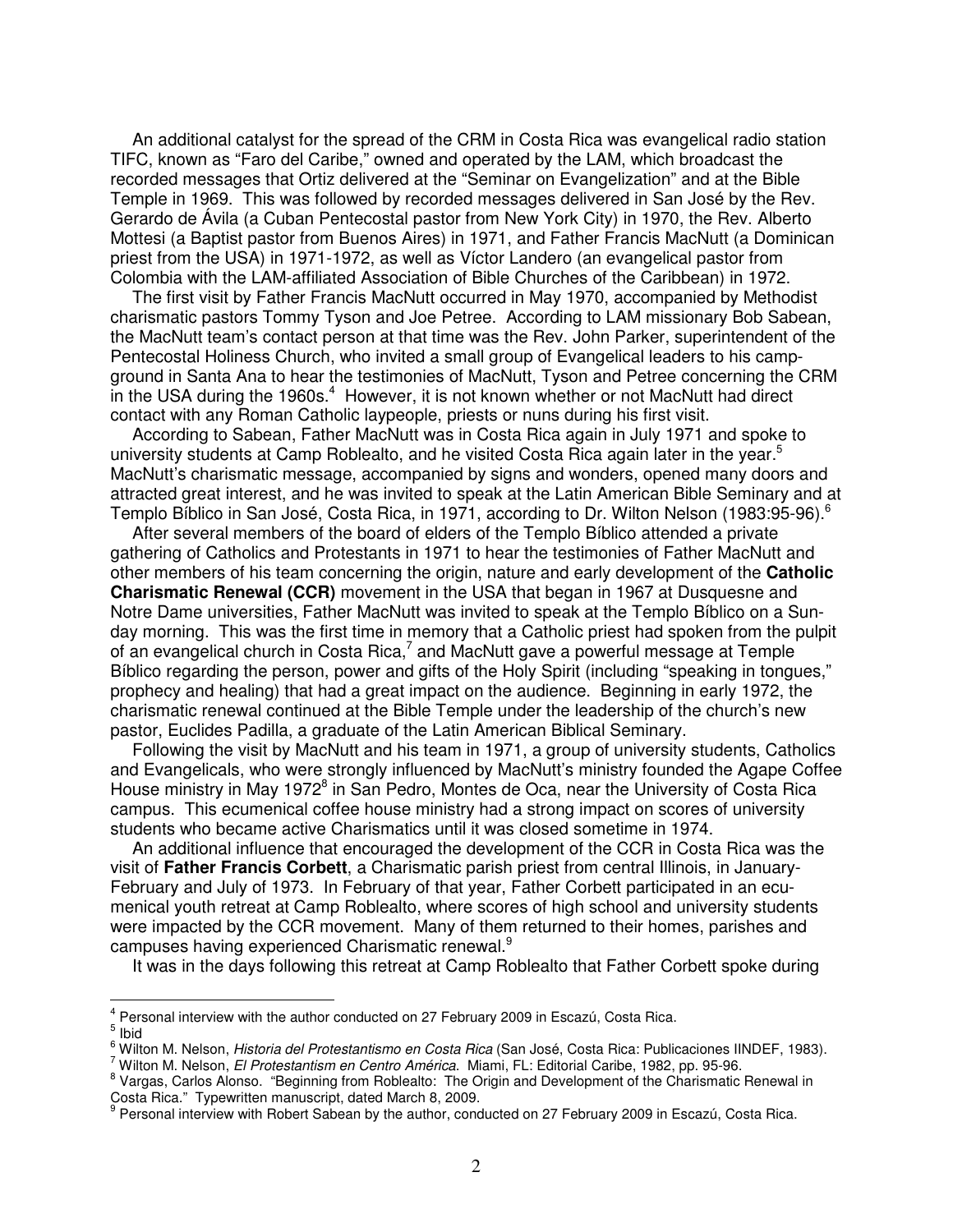Mass at Holy Trinity Catholic Church in Barrio México, where those who had attended the camp first met the group that eventually became **the "official" Catholic Charismatic Renewal** (CCR) in Costa Rica in 1972, led by a Catholic couple – José Miguel and Silvina Arias – and José Miguel's sister, Sor Cecilia Arias of the Sisters of Charity. Father Corbett also attended other meetings during those few days, and prayed over people to be baptized in the Holy Spirit.

The Arias family provided key leadership during the early development of the CCR in Costa Rica, which is characterized as being strictly Roman Catholic and involving older people, rather than high school and university students. The Arias' led group evolved into a massive movement that resulted in a group of Catholics being baptized in the Holy Spirit and exercising the spiritual gifts, but Father MacNutt was not related to this initial group or to this Pentecost event. According to Carlos Alonso Vargas, this difference is very important:<sup>10</sup>

While our orientation [the Agape group] was to build relatively small communities in which people had a serious, definite commitment to each other and to the group as such, theirs was to holding big events where hundreds of people participated in a relatively anonymous, massive way with no mutual commitment. This, of course, reflects the two different expressions that the Charismatic Renewal had in different parts of the world: on the one hand, the smaller covenant communities with committed membership, which were often ecumenical; and, on the other, the massive "movement" that insisted on identifying itself as a strictly Catholic, even anti-ecumenical, thing.

In addition to the ecumenical Agape group in San Pedro, two other small Charismatic communities were also formed about this time in the San José metro area: the Shekinah group met in Barrio Escalante (mostly Catholics) and another group met in the Hatillo-Desamparados area and was ecumenical in composition. For about six months, all these "communities" met together every Monday in a general gathering for prayer and fellowship that held them together and was supposed to continue to strengthen the Charismatic experience. These meetings were held at the chapel of Colegio St. Francis in Moravia and were open to newcomers, both Catholics and Evangelicals. The Agape group continues to function today in the area of Sabanilla-San Ramón de Tres Ríos, but its name was changed in 1977 to "Comunidad Arbol de Vida" (Tree of Life Community), which is modeled after the ecumenical "World of God Community" in Ann Arbor, Michigan, founded in 1967.<sup>11</sup>

Other catalysts for the spread of the CRM and CCR in Costa Rica were the establishment of chapters of the **Full Gospel Business Men's Fellowship** (FGBMF, founded in 1951 by businessman Demos Shakarian in Los Angeles, CA) and **Women's Aglow Fellowship** (founded in 1967 in Seattle, Washington) in the San José metro area during the early 1970s, which were well-attended by Evangelical and Catholic laymen. In addition to regular weekly luncheon meetings, both of these organizations also sponsored small Bible study groups in private homes for men and women as well as for couples. These small group meetings, directed by lay leaders, became an important part of the development of CRM and CCR movements in Costa Rica, not only in the Central Valley but also in other parts of the country.

The CCR movement in Costa Rica was mainly an effort led by Catholic laymen with the participation of a few Catholic priests and nuns. However, the **CCR** created a great deal of controversy within the Costa Rican Catholic Church, especially among traditional Catholics, because only a bishop or priest is authorized to perform certain liturgies and functions. Eventually the leadership of the CCR was assumed by **Padre Reinaldo Pol Iparaguirre,** who initially welcomed Catholics as well as Evangelicals to CCR activities, which were held in Catholic institutions and private homes. Padre Pol, who was a close assistant to Archbishop Carlos Humberto Rodríguez Quirós (1960-1979), is quoted as follows:

 $\overline{a}$ 

<sup>&</sup>lt;sup>10</sup> Vargas, Carlos Alonso. "Beginning from Roblealto: The Origin and Development of the Charismatic Renewal in Costa Rica." Typewritten manuscript, dated March 8, 2009.

http://www.thewordofgodcommunity.org/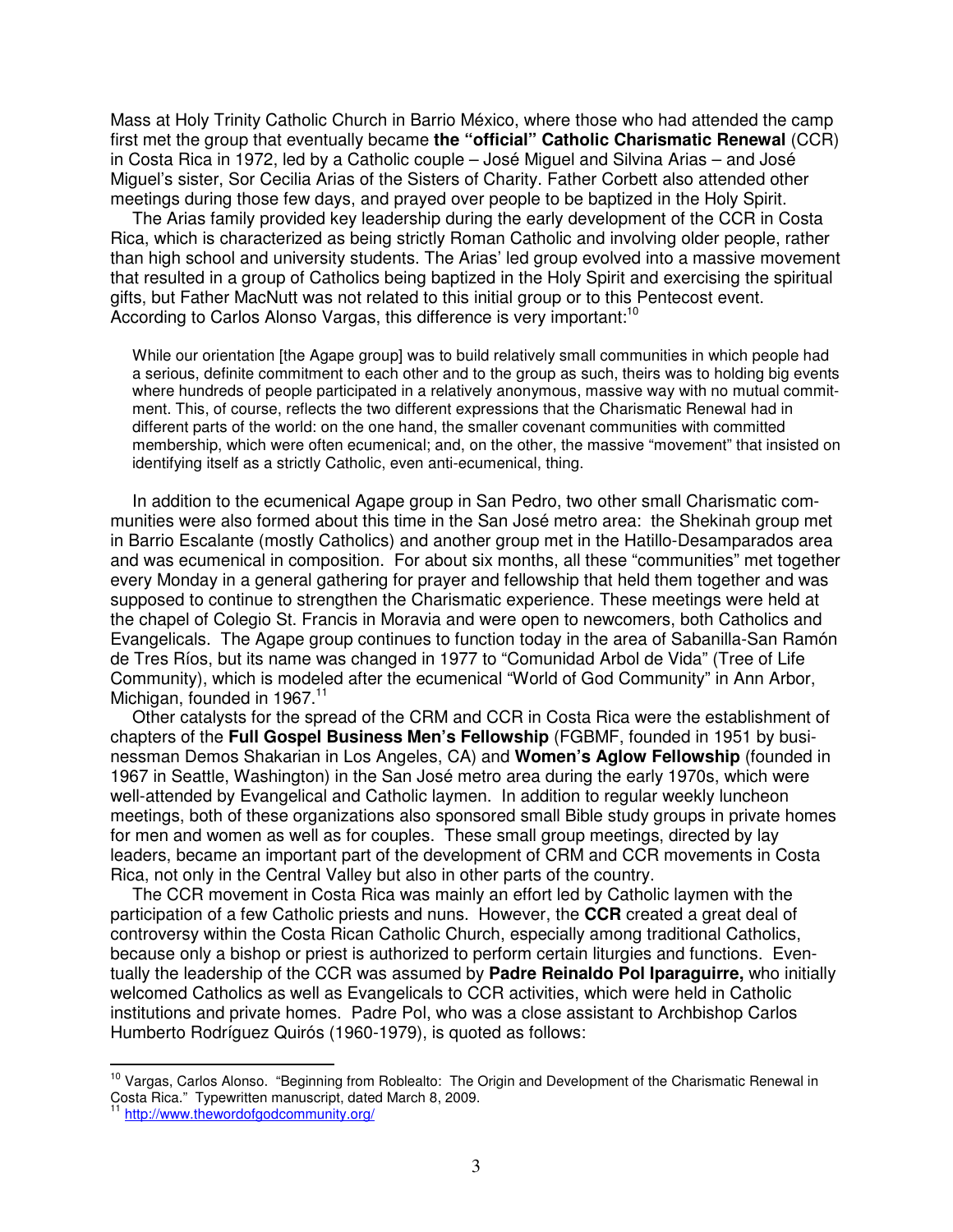Yo soy casi el primer sacerdote o de los primeros que se interesó [en el movimiento carismático en Costa Rica], que dio un poquito la cara por el movimiento cuando esto comenzaba y parecía una cosita de locos. Hubo un poquito no de persecución, sino de incomprensión, de parte de la jerarquía; persecución no la ha habido jamás, a Dios gracias. La incomprensión se ha dado a muchos niveles, y como yo estuve dentro del movimiento, me fui convirtiendo a los ojos de muchos como "el sacerdote carismático". En muchos casos nos vieron como el sinónimo, cuando no es verdad, sino que yo empecé con ellos, con ellos he marchado y con ellos termino... Yo creo que, con la gracia de Dios, ya la renovación no es sinónimo del Padre Pol, sino que dando cuenta que no es obra mía, que nunca lo fue, ni siquiera en el inicio, yo entré en el carro, me enganché, pero ya la renovación va tomando su independencia de personas para ser una obra de la Iglesia en general...<sup>12</sup>

## According to Vargas:<sup>13</sup>

l.

It's important to note that this "official" Catholic renewal was initially a lay group. (In the Catholic Church, religious sisters, and even male members of religious orders who are not priests, are technically laypeople—only those people who are ordained as deacons, priests or bishops belong to the clergy.) Members of the Arias family were the main leaders.

Fr. Reynaldo Pol … joined the group some time later. According to Gaston de Mézerville, who was a good friend of Fr. Pol's, it was he (Gaston) who contacted Fr. Pol when Fr. Corbett first visited Costa Rica, and Fr. Pol was initially reluctant to this new charismatic thing. The Mass at the Barrio México parish church was the first or one of the first times that Fr. Pol participated in a charismatic event, and he stayed with the group mainly in order to provide pastoral guidance on behalf of Archbishop Rodríguez. Of course, Fr. Pol soon became a very enthusiastic Charismatic himself. His involvement and leadership is very well documented elsewhere.

At some point in the mid-80's there was a serious split in the Catholic Charismatic Renewal movement. José Miguel Arias and his group separated themselves from Fr. Pol and remained as a different group that was in some way unrecognized. I don't know what caused this or whether it was eventually healed.

In general, Charismatic Catholics made a significant contribution to church renewal in Costa Rica by opening an opportunity for greater participation by the laity in church activities, including hundreds of home Bible study and prayer groups that were established throughout the country, especially in the San José metro area. This movement deepened the faith and commit-ment of tens of thousands of Catholics and led to liturgical changes in worship services and to greater spiritual vitality in the daily lives of many Catholic believers.

However, by the mid-to-late 1970s, most Catholic and Protestant Charismatics went their separate ways, mainly due to restrictions placed on "ecumenical cooperation" between the two groups by the Catholic hierarchy on the one hand, and by non-Pentecostal denominational leaders on the other hand.

In 1982, an estimated 25,000 people attended a CCR celebration at the National Stadium in San José, which was reported to be the largest Charismatic gathering in the history of Costa Rica.

<sup>&</sup>lt;sup>12</sup> Alberto Pozo Córdova, "El Movimiento Carismática en Costa Rica", un ensayo escrito para la Universidad Nacional de Heredia, Costa Rica, 1979, página 35.

<sup>&</sup>lt;sup>13</sup> Vargas, Carlos Alonso. "Beginning from Roblealto: The Origin and Development of the Charismatic Renewal in Costa Rica." Typewritten manuscript, dated March 8, 2009.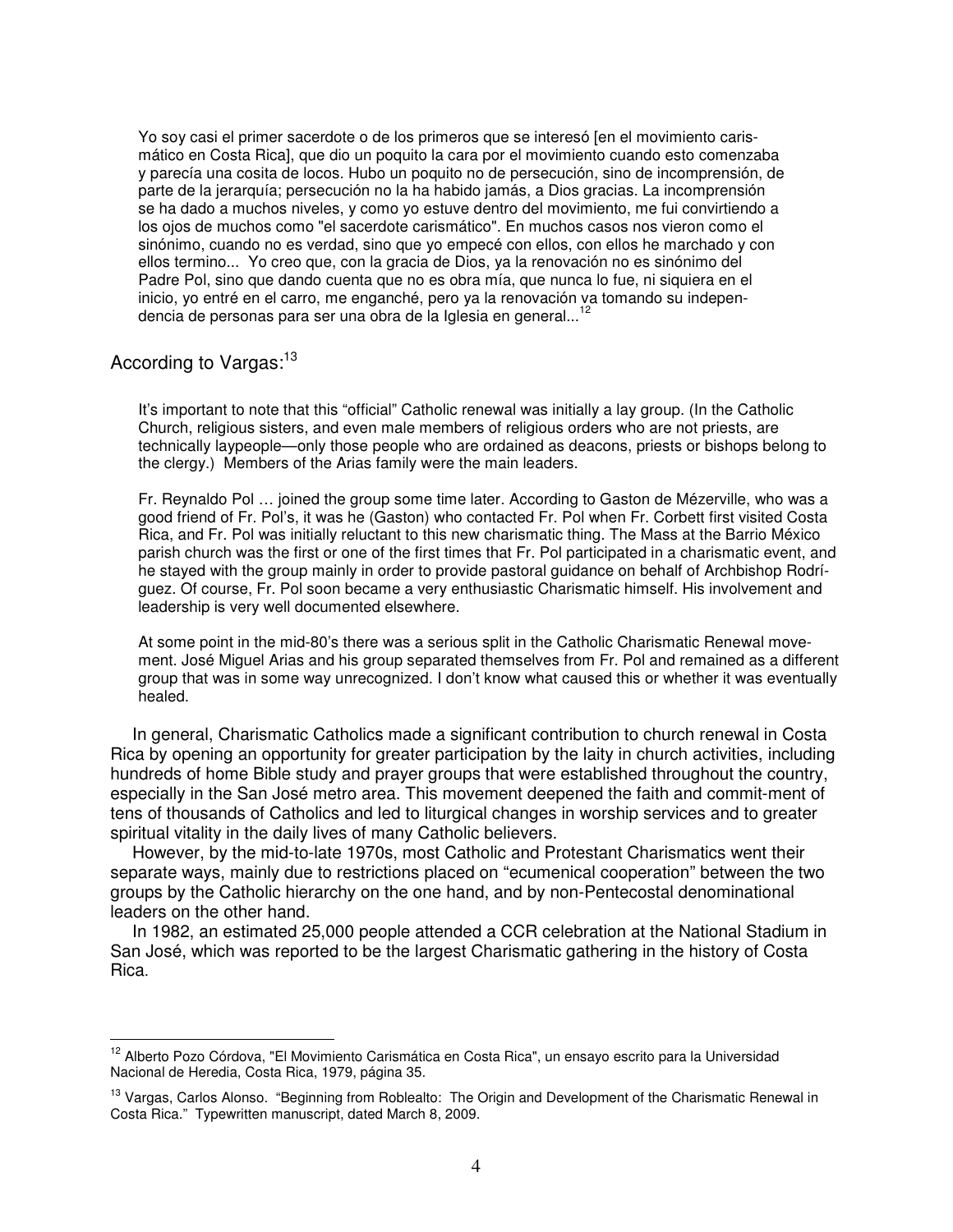\* \* \* \* \*

For more information about the early development of the CRM and CCR in Costa Rica see the following documents: Guillermo Cook Bewick, Analisis Socio-teológico del Movimiento de Renovación Carismática con Referencia Especial al Caso Costarricense (San José, Costa Rica: Publicaciones INDEF, 1973); Alberto Pozo Córdova, "El Movimiento Carismática en Costa Rica" (a term paper presented to the National University of Heredia, Costa Rica, 1979); Liv Karin Erikstad Andersen, "Protestantism in Costa Rica: Pentecostal Growth and Catholic Response," Master's Thesis in History of Religions, Department of Cultural Studies, University of Oslo, Norway (Autumn 2001); and Carlos Alonso Vargas, "Beginning from Roblealto: The Origin and Development of the Charismatic Renewal in Costa Rica," a typewritten manuscript, dated March 8, 2009.

Also, David Stoll has a few paragraphs about the Charismatic Movement in Costa Rica in: Is Latin America Turning Protestant? The Politics of Evangelical Growth (Berkeley, CA: University of California Press, 1990, p. 36):

In Costa Rica, evangelical missionaries told me that charismaticism had become had become a major source of defection [from Catholicism] to their churches. Following a charismatic movement [beginning in 1969], they claimed, the Costa Rican [Catholic] hierarchy had suddenly clamped down at the end of the 1970s. "Whole groups of charismatics suddenly saw the contradiction between mystical experience, Bible reading for themselves, and the [Catholic] hierarchy," the Latin America Mission's Paul Pretiz told me. "They went over to Protestantism en masse. So now the hierarchy always places a popular priest in charge, who is careful to include prayers to the Virgin and reinforce mother church." (Note 32: Stoll's interview with Paul Pretiz in San José, Costa Rica, on July 9, 1985.)

Several features of charismatic renewal attracted evangelical fishers of men. First, renewed Catholics were eager to learn from revivalists and faith healers, who usually turned out to be Protestant. Second, the renewal's position as a sort of halfway house between Catholicism and Protestantism made it a useful stage for certain kinds of converts. Especially for middle- and upper-class Catholics, reluctant to injure their social status by joining a minority religion, a charismatic prayer group offered most of the advantages of turning evangelical without the need to admit it. Third, if and when a priest attempted to rein in Catholic charismatics, the basis had been laid for a speedy exit into an evangelical church. As a result, Catholic charismatics were often said to be defecting to Protestantism wholesale. In any case, some evangelicals were using charismaticism to fill their tents. When Catholic authorities turned polemic, this was one of the reasons. (Note 33: Nelson 1983:334).

 Although there is a great deal of truth in what Stoll says above, Carlos Alonso Vargas has a different slant on things regarding the ecumenical climate during the 1970s in Costa Rica:<sup>14</sup>

An important item to bear in mind concerning the spiritual context of those years is that ecumenism was somehow in vogue in Costa Rica during the 70's. On the one hand, the Catholic Church was experiencing renewal in all aspects of its life as a result of Vatican Council II (1962-1965). This renewal could be seen in the liturgy, the renewed interest in and use of Scripture, the involvement of the laity in church affairs and the emergence of lay-led movements, a new concern for the relationship between the Church and the general society with a special interest for the poor, and, not least of all, ecumenical openness. Alongside with the renewal came different kinds of crises that were beginning to manifest themselves—e.g. priests who started abandoning the ministry, excesses in liturgical experimenting, and the rise of Liberation Theology.

On the side of the Evangelicals—mainly those who had been present in the Costa Rican society for

 $\overline{a}$ 

<sup>&</sup>lt;sup>14</sup> Vargas, Carlos Alonso. "Beginning from Roblealto: The Origin and Development of the Charismatic Renewal in Costa Rica." Typewritten manuscript, dated March 8, 2009.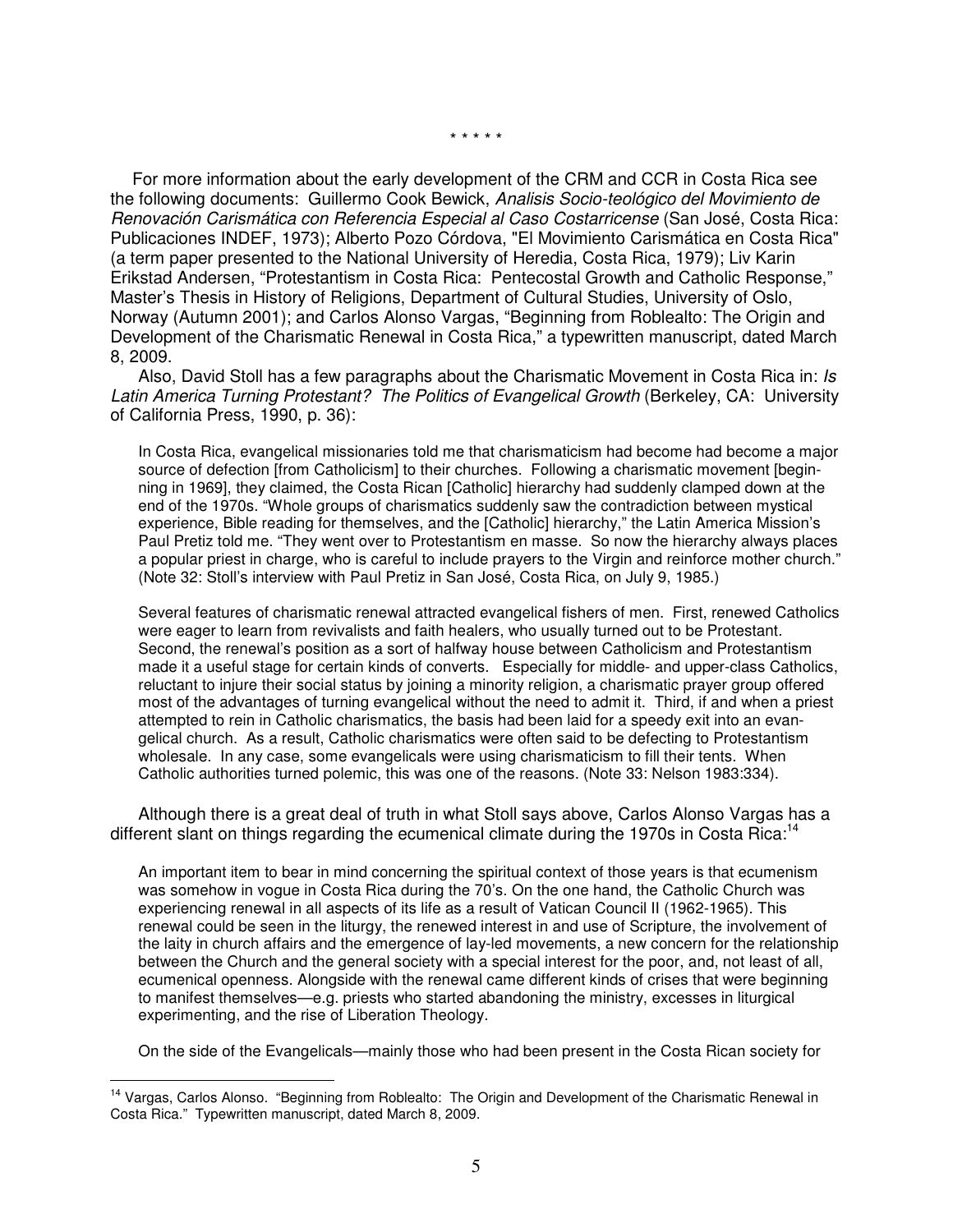several decades, such as the different LAM ministries, the Methodists, the Baptists, etc.—there came a realization that they could now relate to Catholics as brothers and sisters and not be rejected or even persecuted by them as had been the case in the past.

The dominant figure in the Catholic hierarchy at that time was the Archbishop of San José, Carlos Humberto Rodríguez-Quirós, a would-be Carthusian monk who had to leave his monastery in France in obedience to his appointment as Archbishop by Pope John XXIII. Archbishop Rodríguez was deeply spiritual and pious, and also very conservative. Perhaps his personality and mentality wouldn't have made him very favorable to ecumenism and other forms of church renewal. But conversely, his withdrawn mood and the fact that he remained distant from the day-to-day life of the ordinary faithful set a very peculiar scene where many things (good and bad) could take place without his intervention. He would of course correct things that were obviously wrong if they came to his attention, but other than that his distance allowed a laissez-faire atmosphere in different areas.

It was in this context that what I call "the Prague Spring of ecumenism" flourished in Costa Rica for several years. Different ecumenical events were held such as prayer services, lectures and roundtable discussions. Various groups that identified themselves as ecumenical were well regarded. And, when the Charismatic Renewal began to manifest itself in both Evangelical and Catholic circles, it was only natural that Charismatics of both confessions would do some things together.

Things began to change when various Pentecostal pastors, usually [North] Americans who had just arrived in Costa Rica, came with their theological background that Catholics are not Christians. So they would invite Catholics to their groups, and eventually persuade them that if they had actually come to know the Lord they had to leave the Catholic Church. Sometimes these Charismatic groups would be described as "ecumenical" or "open to Catholics"—but that was just bait. Many Catholic Charismatics began to turn Protestant. In my view, the Catholic charge against Protestants for proselytism was sadly true.

Catholic Charismatics began to react against this in several ways, most notably by emphasizing certain traditional Catholic practices in their groups. A lot of the focus on Mary that emerged at that time (after having decreased as a result of Vatican II) was merely defensive—just to make clear that they were Catholics.

It was also at that time (the late 70's) that Catholic bishops, not just in Costa Rica but in all of Latin America, began reacting against "Protestant proselytism" and labeling all Protestants as "fundamentalist sects" (the word "sects" in Spanish having a very negative ring, similar to "cults"). They also resumed a strong emphasis on different practices of popular piety that had fallen into relative disuse after Vatican II, such as rosaries, pilgrimages, novenas, etc. All this Catholic reaction was favored by the style of the new Pope, John Paul II (elected in 1978), who, contrary to Paul VI, was very favorable to traditional piety and to promoting Marian devotion. While John Paul II was in fact a great promoter of ecumenism and of the achievements of Vatican II, his more traditional spiritual style was taken advantage of as an endorsement of the strong anti-ecumenical mood that asserted its dominion in most of the Catholic Church in Latin America.

Soon after the accession of John Paul II to the papacy, he appointed Bishop Román Arrieta, until then of Tilarán, as Archbishop of San José. Archbishop Arrieta, who as Bishop of Tilarán had attended the Council together with Archbishop Rodríguez, was much younger than his predecessor and more open to various kinds of church renewal. He gave support to the Catholic Charismatic Renewal, but he also made sure that it was strictly Catholic. Although he supported ecumenism in theory, he often spoke against "fundamentalist sects" and discouraged specific expressions of ecumenism in his archdiocese. He only endorsed Comunidad Agape as an ecumenical group, because he knew us and he knew there were several priests that were related to us. The outcome of all this process was the new "ecumenical winter" that prevailed since the 80's and into the 21<sup>st</sup> century.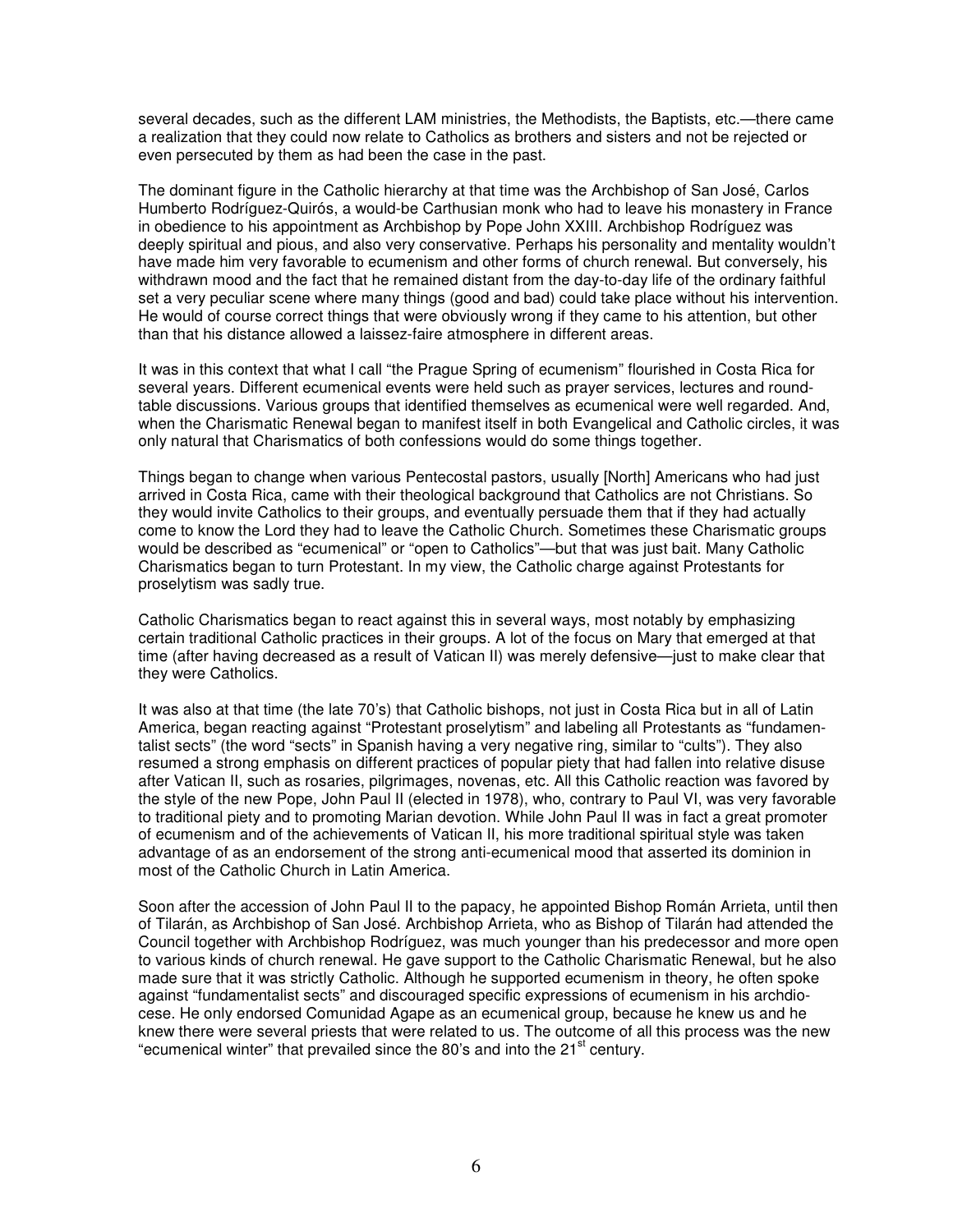Another perspective on the CCR in Costa Rica is provided by R. Andrew Chesnut, who reported the following:<sup>15</sup>

With the great exception of the Brazilians, the majority of those episcopacies who have made official pronouncements of ecclesiastical approval of the CCR did so between the late 1970s and mid-1980s, just as panic over the Pentecostal "invasion" was reaching fever pitch. And it is no coincidence that the national episcopacies which extended official recognition during the period in question are those that were facing the most intense competition from Pentecostals for the loyalty of popular religious consumers.

Beginning with the Panamanian bishops in 1975, the episcopacies of Chile, Puerto Rico, Costa Rica, Honduras, and Guatemala extended ecclesiastical recognition to the CCR over the period of a decade. In addition to Brazil, the aforementioned countries have led the region in Pentecostal growth rates.

While all the national episcopacies have embraced the CCR as a strategy to compete with surging Pentecostalism, nowhere is the link as explicit as in the document drafted by the Costa Rican Bishops' Conference in 1979. The episcopal letter is a two-part document that simultaneously addresses both the CCR and the Pentecostal boom. The first part endorses the Renewal with what are subsequently to become standard caveats, such as caution with charismata and instruction not to de-emphasize the Eucharist. Most importantly, the bishops warn of the danger incorporating elements from "separated churches," or Protestantism (McDonnel Vol. II, 505). The second part, called "Protestant Proselytizing," makes a series of pastoral recommendations "in face of the extraordinary intensification of Protestant recruitment, especially by sects who are fanatic, proselytizing and aggressive toward the Catholic Church" (McDonnel Vol. II, 505). The pastoral recommendations converge perfectly with the mission of the CCR.

Bible courses, more attractive and participatory liturgy, better use of mass media for evangelization efforts and greater catechism are the major pastoral directives. The Costa Rican bishops also naively insist that their "separated brothers cease all aggressive and proselytizing activities" (McDonnel Vol. II, 506).

\* \* \* \* \*

Recently, based on further research, I discovered that the actual beginning of the CRM on Costa Rican soil began in early 1966 among Protestant missionaries studying at the interdenominational Spanish Language Institute in San José. Below is new information that has recently come to my attention.

Veteran LAM missionary Robert Sabean told me (phone interview on 20 February 2009) that, in early 1966, a new LAM missionary, Robert Smith, and his wife arrived in Costa Rica and attended the Spanish Language Institute at the same time as Bob and his wife Nancy. In March 1966, Robert Smith invited fellow students to meet with him for a discussion about the "charismatic renewal movement" taking place in New England, and a small group of students began to meet with the Smiths weekly on Saturday nights. Included in this group were Bob and Nancy Sabean, Jack and Mary Anne Voelkel, Tom and Nina Jean Cherry (LAM's Costa Rican Field Administrator), Gerry and Nancy Reed (Evangelical Covenant Church, who later served for many years in Ecuador), among others.

 $\overline{a}$ 

<sup>&</sup>lt;sup>15</sup> "A Preferential Option for the Spirit: The Catholic Charismatic Renewal in Latin America's New Religious Economy," a paper delivered at the 2000 meeting of the Latin American Studies Association, Hyatt Regency Miami, March 16-18, 2000. Available at: <http://www.jstor.org/pss/3177063>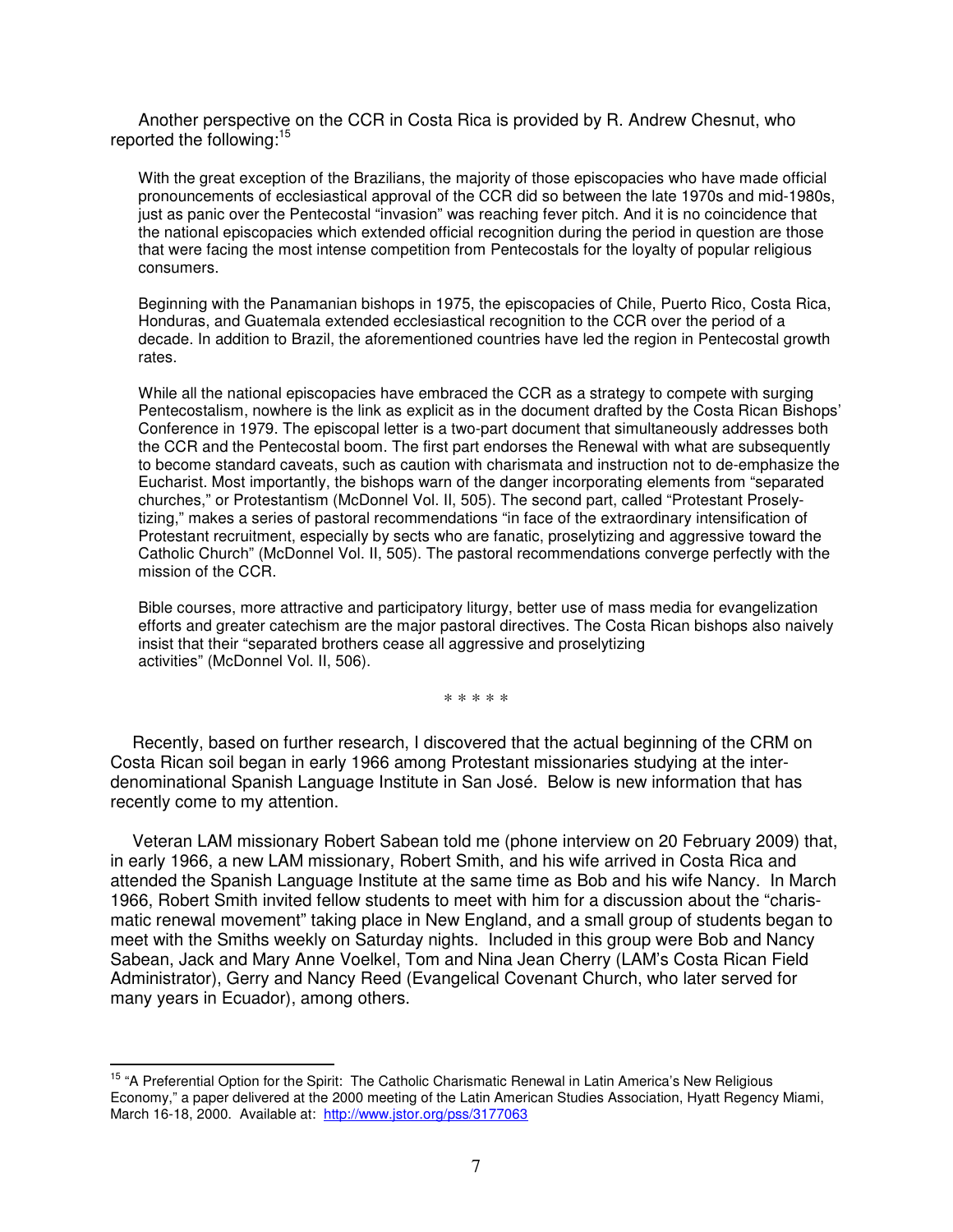See my e-mail correspondence below with retired LAM missionaries Jack and Mary Anne Voelkel, who spent most of their missionary career in Colombia in a ministry to university students.

**From:** Clifton L. Holland **Sent:** Friday, February 20, 2009 **To:** Jack Voelkel **Subject:** The early days of the charismatic movement in Costa Rica

Dear Jack and Mary Anne:

Bob Sabean told me this morning (phone interview on 20 Feb 2009) that a new LAM missionary, Robert Smith, arrived in Costa Rica in early 1966 and attended the Spanish Language Institute. In March 1966, Smith invited fellow students to meet with him for a discussion about the "charismatic renewal movement" and a group of students began to meet weekly with him. Included in this group were Bob and Nancy Sabean, Jack and Mary Anne Voelkel, and others.

Bob Smith was from New England, where the Charismatic Renewal began during the early 1960s:

…The movement soon entered the universities. **This began in New England.** In October of 1962, the glossolalia phenomenon broke out at **Yale University,** among members of the Inter-Varsity Christian Fellowship. Included in this neo-Pentecostal revival were Episcopalians, Lutherans, Presbyterians, Methodists, and even one Roman Catholic. Five were members of Phi Beta Kappa, and some were religious leaders on campus (they were soon called "GLOSSO YALIES"). Thereafter, the movement spread to Dartmouth College, Stanford University, and Princeton Theological Seminary.

SOURCE: <http://www.rapidnet.com/~jbeard/bdm/Psychology/char/abrief.htm>

**QUESTION: What do you remember about what happened in 1966 at the SLI regarding the situation with Bob Smith and the meetings that you and others attended in reference to the Charismatic movement in the USA?** 

Any help that you can give me in this regard will be greatly appreciated!

Blessings, Cliff

**From:** Jack Voelkel **Date:** Sunday, February 22, 2009 **To:** Clifton L. Holland **Subject:** The early days of the charismatic movement in Costa Rica

Hi, Cliff. Nice to hear from you.

I don't have much to add to what Bob Sabean shared with you. But this is what I remember. Mary Anne may add a word or two, as well.

Bob Smith and his wife were studying with us in the Spanish Language School. The Smiths were accepted candidates of the LAM, as were we.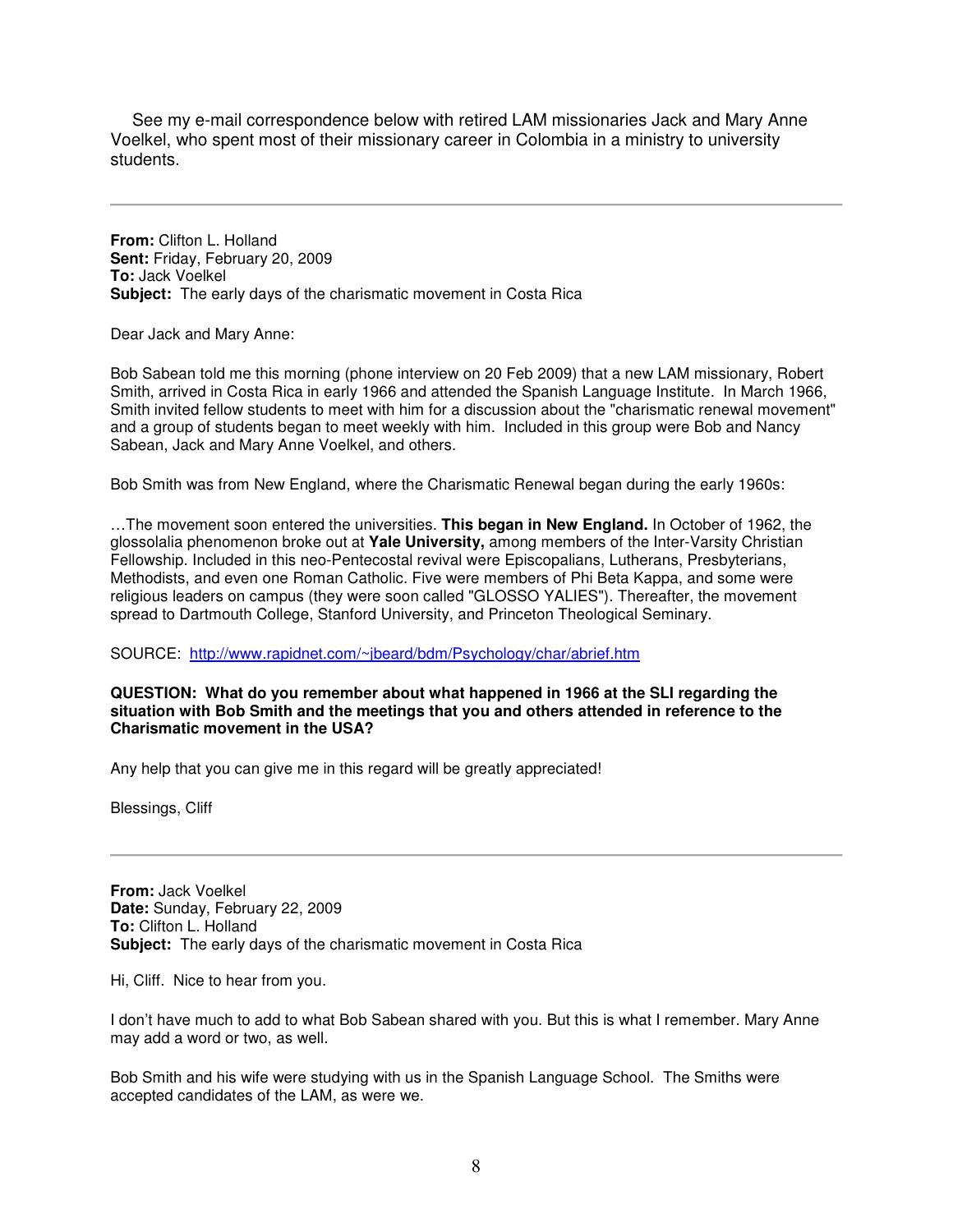Bob was asked to speak in the Language School Chapel one day and his theme was "The Greening of New England." In his talk he spoke of the experience many were having with the Holy Spirit. Following his message, many of us wanted to hear more. Mary Anne had had received a charismatic gift years before, privately. Bob's message resonated with her experience [better for her to be more precise here, if she so desires].

Then, as Bob Sabean remembers, Bob Smith invited those of us who were interested to join together once a week, which became known as "The Saturday Night Prayer Meeting." It was at these meetings that many of us saw charismatic gifts utilized for the first time, and many of us came into a new experience with the Holy Spirit.

This Prayer Meeting, though at first regarded with suspicion by the LAM leaders at that time, including the field director, Tom Cherry, continued on for years. At one time [LAM missionary] John Huffman [and his wife Lea were participants]. Interestingly enough, Tom Cherry himself through other influences came into the charismatic fold and [eventually] became a pastor of a charismatic church in the U.S. [in Arcadia, California].

The experience of the "Saturday Night Prayer Meeting" brought deep spiritual refreshment to many of us who attended, and gave us a special sense of bonding with each other. It prepared Mary Anne and me to face some dimensions of spiritual warfare we encountered later on in Colombia

I trust this will be helpful, Jack

**From:** Mary Anne Voelkel **To:** CLIFTON HOLLAND **Date:** Monday, February 23, 2009 **Subject:** The early days of the charismatic movement in Costa Rica

Dear Cliff:

It has been interesting to revisit these days with you via e-mail. As I have gotten to know folks in Colombia, the US and England, I realize what a world-wide move of the Spirit it was.

**In 1956/57** I was studying at Wheaton's nursing college just outside Chicago. On the night of my baptism in water (**I was attending Moody Church and Dr Alan Redpath was the Pastor),** I was worshipping and said to the Lord that I lacked words with which to praise Him adequately. I received a clear message in my mind that at first I didn't understand:

He said: "That's what the gift of tongues is for."

I was confused. I had never really heard anyone speak of the gift of tongues and I thought a bit and remembered the Book of Acts. So I asked Him: "How do you do that?"

I did not receive a verbal answer but I felt as though I were under a waterfall of His presence and thought: "Well speaking in tongues must involve speaking, so a bit hesitantly I began to praise Him in a language I did not understand." When I told my pastor that evening just before my water baptism, he urged me not to tell anyone about my experience and I obeyed him---I didn't even tell Jack, my fiancée. I gathered it was something one wasn't supposed to do or talk about, so I never used the gift again.

**By 1964/65** we had married, founded a church in Quebec, had been accepted by the LAM and were in Toronto preparing to go to language school in Costa Rica. That year I felt God calling me to give Him our children's nap time. I began to read Tozer's book, The Pursuit of God and seek the Lord each afternoon.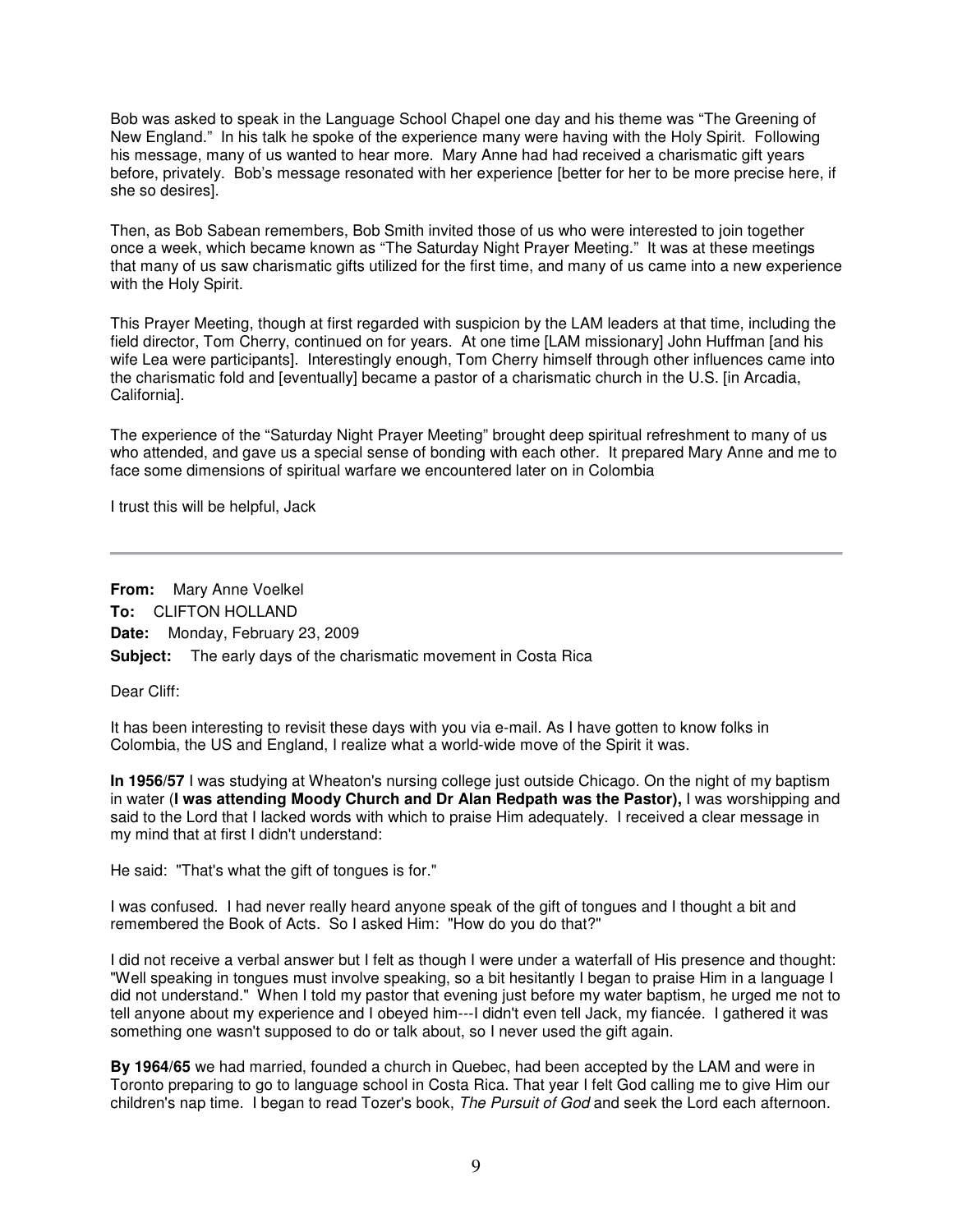One day as I was praising Him, our came that language I had used in my college years. I praised him like that from time to time and then one day it came as a "word from God" in English. I apologized to the Lord for putting words in His mouth. It happened like that several times and then **one day a friend invited me to a charismatic church in Toronto** and I heard tongues and interpretation for the first time and the Lord gently spoke to my heart and said "Those are the gifts you have."

Then we arrived in Costa Rica [1966]. **Bob and Dot Smith** were there as well and we had many conversations about the Holy Spirit. The Smiths and Jack and I and **Gerry and Nancy Reed** (of the Evangelical Covenant denomination) began to meet each week for prayer. We shared our experience with the Holy Spirit and prayed that God would meet us. Then Bob spoke in chapel on "The Greening of New England" and almost 40 people spoke to Bob afterwards and said that they had had similar experiences to his and to mine.

We began the **Saturday Night Prayer Meeting** [1966-1967], which lasted all that year and beyond. (We stayed more than a year in Costa Rica. I was learning about layout from John Rasmusson who was in charge of the Evangelist in Costa Rica----so that I could better write the E/D prayer letter called "Postmarked Peru" and later the letter called "Postmarked Colombia."

Most of us fasted before we went to the Saturday Night Prayer Meeting and spent time preparing our hearts for our time together. It was the highlight of the week. We asked God to meet us, to speak to us and to lead our prayer time.

The six of us attended as well as the Hanks, folks from language school and little by little, many people from the LAM. One of the female missionary doctors (whose name I can't remember), **Ruben Lores' wife Donna,** and many, many others.

We began to use our gifts as the Lord led us and people from the mission found refreshment in the Spirit. One night [in 1966] **Ruben Lores** stepped in without our knowing he was there. He was very doubtful about the meeting and to his surprise there was a tongue and interpretation just as he came in that didn't name him by name, but described the situation that he was going through and a difficult decision that he had to make and the words he received comforted him, strengthened him and moved him to the depths.

We often prayed for healing and God in His mercy heard us. **Jack received the gift of prophecy and used it.** Others received other gifts. Most of all, we sought the Lord and prayed. It was my understanding that the Saturday Night Prayer Meeting continued on for years and -- if I am not mistaken, **John Huffman** became its leader. You would know that detail.

We went on to **Peru** with ED [1967] and met with **David James Morse** and his wife. The E/D team was stuck in Peru and some 42 visas were being held up by a Mr. Clopetrofsky in the immigration Department and couldn't get into Colombia so the whole E/D team decided to do a total fast one day (no food and no liquids either---not even water.)

At 6:00 pm Bob Lazear and Charlie Cook, I believe, called from **Colombia** to say that Mr. Clopetrofsky had been fired and that all the visas were granted not only for our whole team but also for the other missionaries trying to get in as well.

In **Colombia** [1968] we worked on ED for a year and then asked to stay on to pioneer a student ministry. We began to evangelize and seek the Lord with our students. We grew in worship and developed the first praise song notebook. We met some American Charismatics and began to have fellowship with them.

May the Lord bless you in your research.

Mary Anne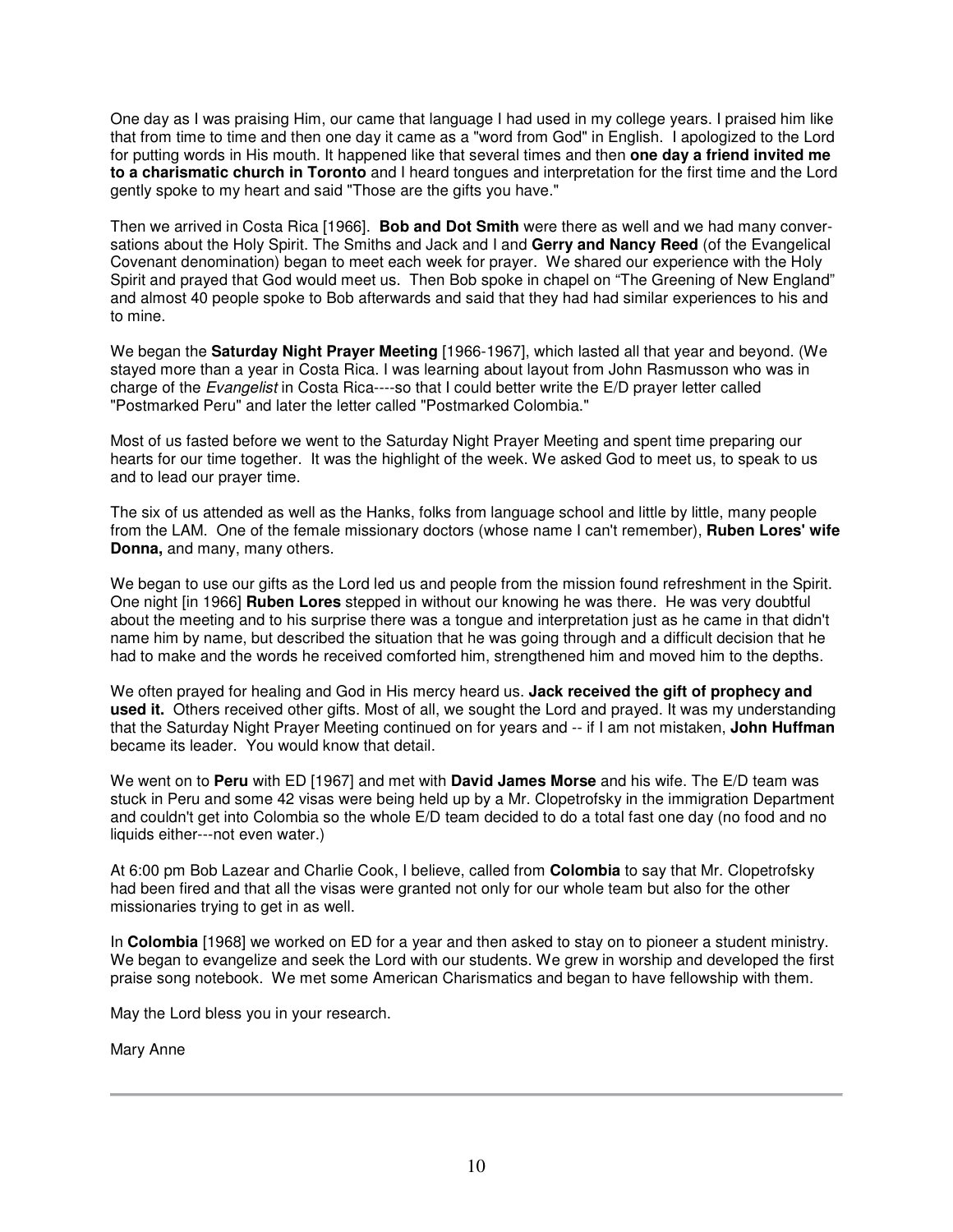(NOTE: The bold highlights and additions or clarifications in brackets in the e-mails above were added by the author  $-$  CLH.)

In a later e-mail, Jack Voelkel reported that after attending the Spanish Language Institute in Costa Rica during the school term 1965-1966, he and his wife were assigned to work with the LAM's Evangelism-in-Depth Team in Perú during 1967. Then they moved to Colombia to be part of the Evangelism-in-Depth Team there during 1968-1969 and lived in Bogotá.

Later in 1969, the Voelkel's were assigned by the LAM to begin a student ministry in Colombia where they had a very successful missionary career working with students at several major universities located near their "student center" headquarters in Bogotá.

The Voelkel's and other staff members who worked with them in their university student ministry in Colombia for decades were Evangelical and Catholic charismatics who impacted the lives of hundreds of students through their various programs of evangelism, discipleship and spiritual nurture. The Voelkel's student ministry in Colombia had its roots in the incipient charismatic renewal movement that began in Costa Rica during 1966-1967 in the "Saturday Night Prayer Meeting."

If this was true of the Voelkel's, then it was probably true of other missionary couples who participated in the "Saturday Night Prayer Meeting" in Costa Rica during 1966-1967 and experienced charismatic renewal, which may have became an integral part of their ministries in their various countries of service during the following decades.

**NOTE:** Please send the author any corrections or additions to this text that may shed more light on the origin and development of the Charismatic Renewal Movement in Costa Rica during the 1960s and 1970s.

> Dr. Clifton L. Holland Director of PROLADES Apartado 1524-2050, San Pedro, Costa Rica [prolades@racsa.co.cr](mailto:prolades@racsa.co.cr)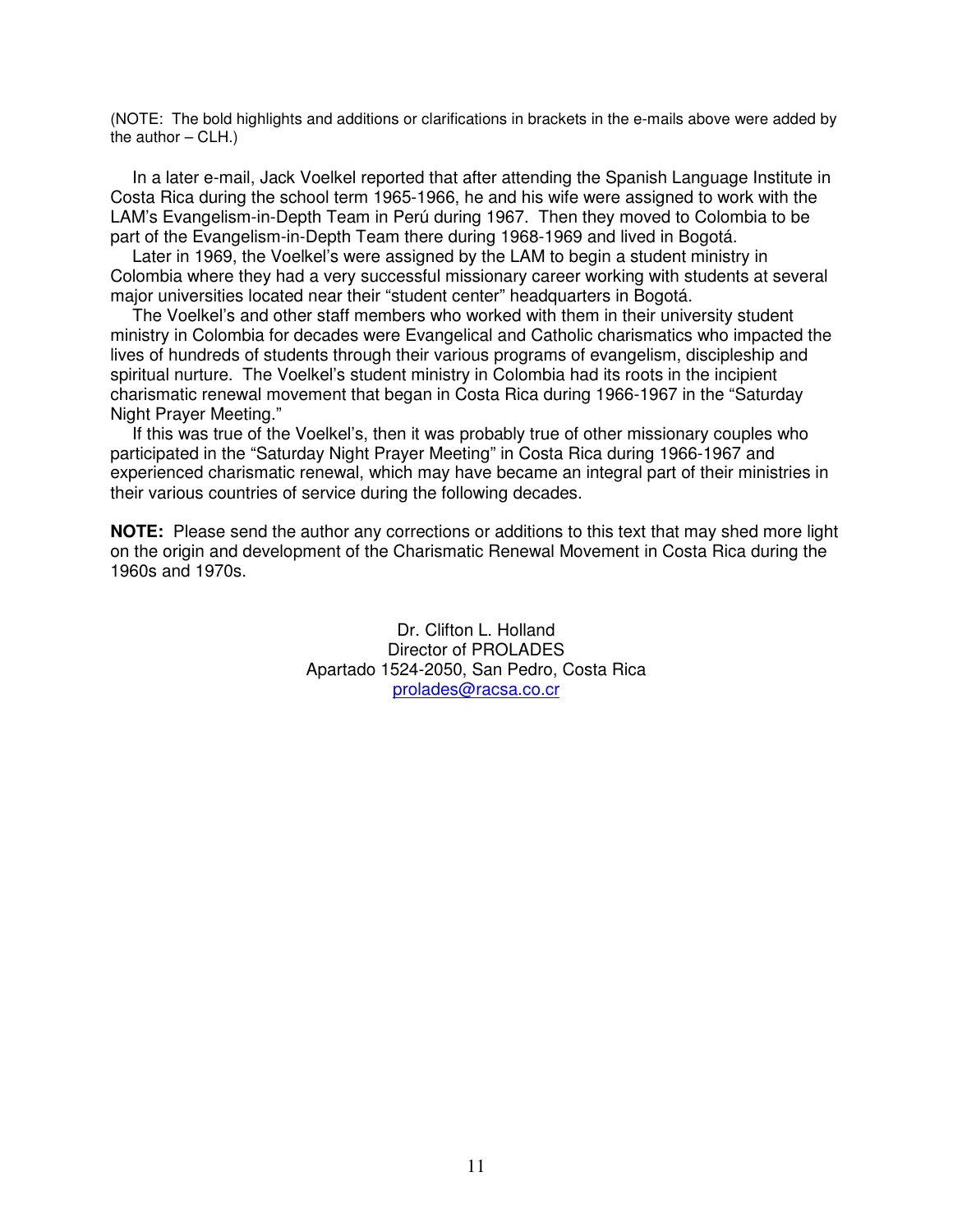## **ADDITIONAL INFORMATION ABOUT THE CHARISMATIC RENEWAL MOVEMENT IN COSTA RICA**

## La Comunidad Vida Nueva

Vida Nueva es una comunidad de vida carismática al servicio de la Iglesia Católica en la provincia de San José de la república Costa Rica en Centroamérica.

Centro de Animación Pastoral de la Santa Cruz

Nos gozamos en el Espíritu de Dios al poder presentarnos y ponernos a tu servicio

医施尔德氏神经病 医阿尔德氏神经神经神经神经神经神经神经神经

# ¿Qué es la Comunidad Vida Nueva?

La Comunidad Vida Nueva forma parte de la Renovación Espiritual Carismática Católica y como tal está sometida a las autoridades tanto de la de la Iglesia como de la Renovación. Así dentro de la Renovación la Comunidad debe obediencia al Consejo Nacional y de manera directa al Equipo Timón Arquidiocesano.

En el ámbito interno la Comunidad está regida por un Consejo de Ancianos que lo forman cinco miembros comunitarios. Este Consejo de Ancianos funge a la vez como Junta Directiva en el ámbito legal, pues la Comunidad está constituida Jurídicamente como Asociación Religiosa. Dentro del Consejo de Ancianos la máxima autoridad la tiene el Anciano Presidente, es el único anciano que puede tomar una decisión directamente sin consultar al resto de ancianos.

El Consejo de Ancianos esta formado actualmente por los siguientes hermanos. Se agregan a la vez los puestos que ocupan en el ámbito de Junta Directiva.

| Ligia Castillo Barboza                | Presidenta.     |               |
|---------------------------------------|-----------------|---------------|
| <b>D</b> José Alexis Castillo Ramírez | Vicepresidente. | Tel: 227-2358 |
| Marisol Retana Mora                   | Secretaria.     | Tel: 259-2790 |
| Víctor Hugo Castro Villalobos         | Tesorero.       | Tel: 219-0115 |
| Jorge Abdulio Cordero Ramírez Vocal.  |                 | Tel: 219-4439 |

Cada anciano tiene responsabilidades específicas dentro de la Comunidad para asesor los Grupos de Oración, los diferentes Ministerios, las Actividades de Proyección y la representación de la Comunidad dentro de la Parroquia y la Renovación Carismática. Los Ancianos se reúnen todas las semanas, actualmente el día de reunión es los martes de 7:00 p.m. a 9:00 p.m. de la noche.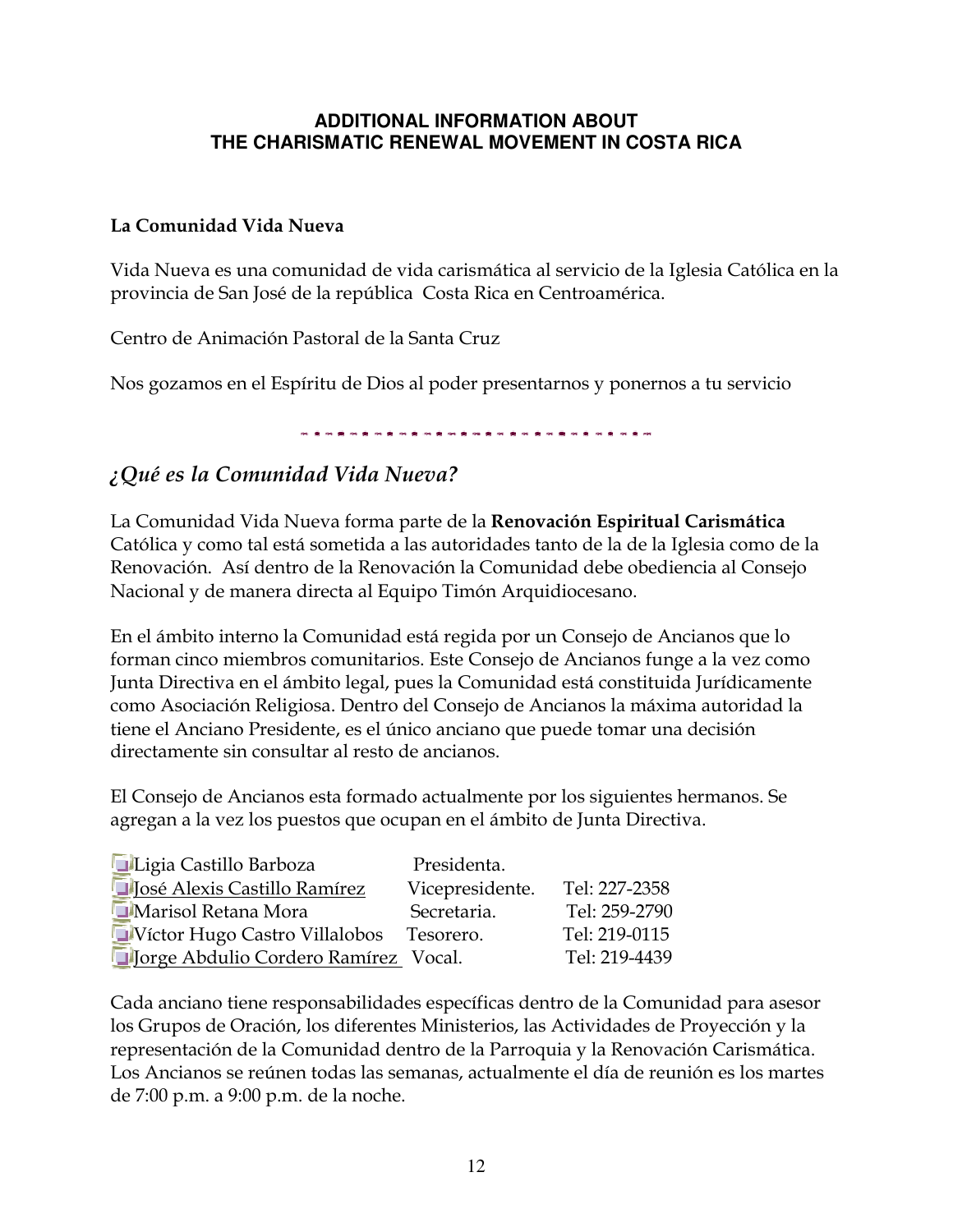La [Comunidad de Alianza](http://reocities.com/Athens/olympus/7383/pagina_n.htm) conforman los miembros Comunitarios. A la fecha hay 27 miembros comunitarios consagrados. La Comunidad de alianza es un grupo cerrado al que ingresan nuevos miembros procedentes de los grupos de oración adscritos a la Comunidad.

La Comunidad Vida Nueva tiene varios Grupos de Oración los cuales son los semilleros de la Comunidad y el lugar que el señor ha permitido para recibir y evangelizar a todas aquellas personas que deseen tener un encuentro con Cristo. Los Grupos de Oración y horarios de reunión son los siguientes:

- Grupo de Oración Brotes de Olivo: Ideal para matrimonios y personas adultas mayores de 25 años. Se reúne los días Jueves en horario de 7 a 9 de la noche en la Casa de la Comunidad.
- Grupo de Oración Caminantes: Previsto para Jóvenes entre 17 y 30 años. Se recomienda solo para solteros. Se reúne los sábados de 6:30 a 8:30 de la noche.
- **Grupo Oración Jerarcas en Cristo: Grupo Prejuvenil, previsto para adolescente entre** 12 y 17 años. Se reúne los sábados de 3 a 5 de la tarde.
- Escuela Dominical Jardín del Cielo: Para niños entre 4 y 12 años. Se realiza los segundos y cuartos domingos de cada mes en horarios de 9:30 a 12 medio día. Funciona únicamente en tiempo lectivo.

Cada Grupo de Oración cuenta con un Coordinador y un equipo de servidores. Es coordinador es un miembro Comunitario (no puede ser del Consejo de Ancianos) o un miembro del grupo de oración con gran testimonio y crecimiento que esté pronto a ingresar a Comunidad, en este caso deberá haber al menos un miembro comunitario en el equipo de servicio.

La Comunidad Vida Nueva cuenta con varios ministerios para realizar las diferentes actividades, cada ministerio es coordinado por un miembro comunitario o un miembro de un grupo de oración muy comprometido que esté por ingresar a Comunidad. Los ministerios y Comisiones actuales son los siguientes:

**Ministerio de Predicación y Enseñanza. Ministerio de Animación. Ministerio de Mimos. Ministerio de Intercesión. Ministerio de Consejería y Pastoreo.** Ministerio de Boletín. **H**Ministerio de Caridad. **Ministerio de Decoración. Comisión Económica. Comisión de Liturgia.**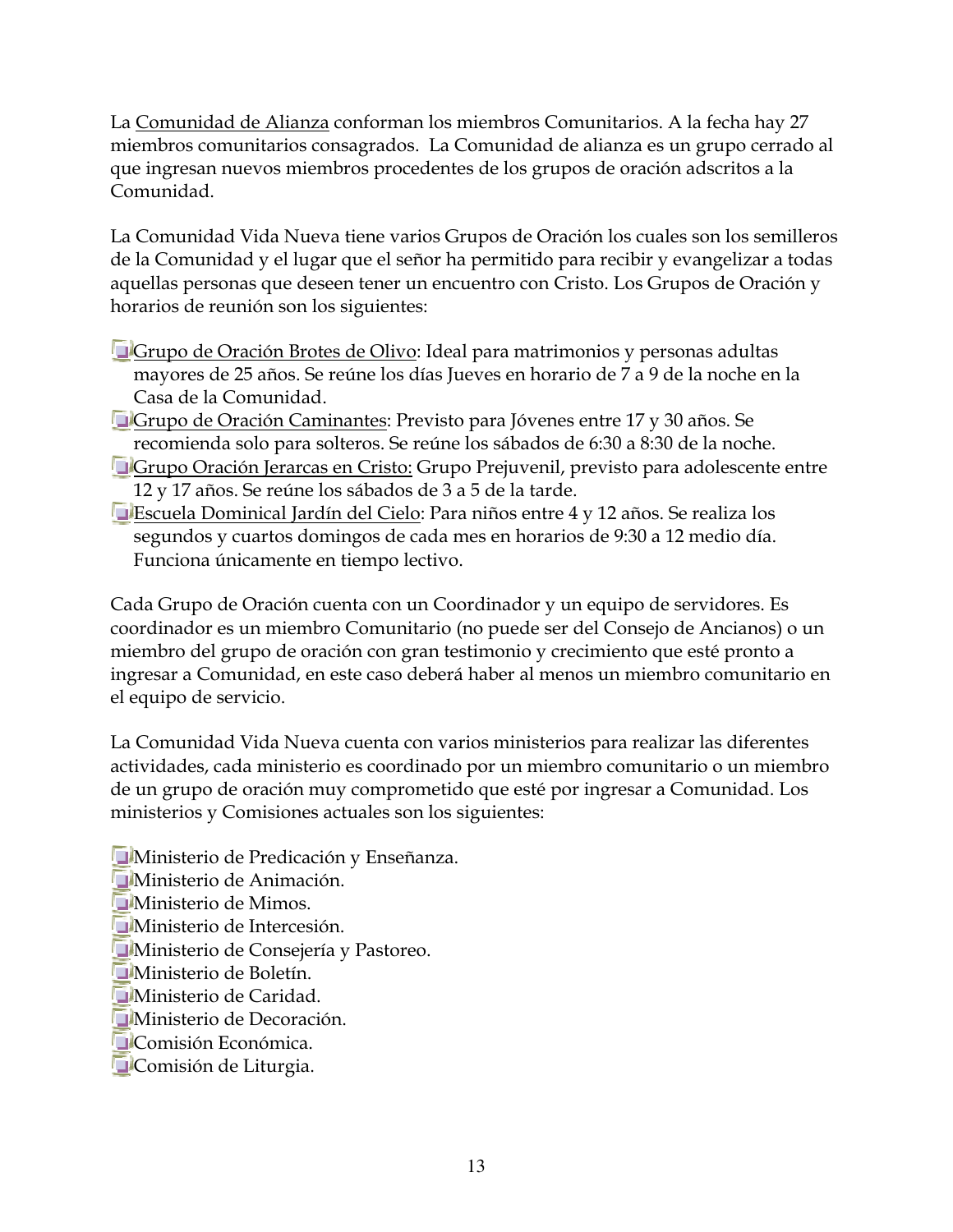Existe además, una escuela de formación dentro de la Comunidad con el fin de brindar formación espiritual a aquellos hermanos que lo requieran, principalmente dando aquello que no se puede cubrir en los Grupos de Oración. La escuela de formación se imparte todos los miércoles de 7 a 8:30 de noche. La formación está a cargo del Ministerio de Predicación y Enseñanza.

Una vez al mes se realiza Hora Santa con exposición y adoración al Santísimo. Esta se realiza el último miércoles de mes en la casa de la Comunidad con horario de 7 a 9 de la noche. El día que hay exposición al Santísimo se suspende la Escuela de Formación.

Todos los sábados a las 5 de la tarde hay misa en la casa de la Comunidad. La misa es de la Parroquia de Barrio La Cruz para el sector de Barrio Naciones Unidas.

# Información de contacto

Si deseas saber más sobre nosotros o nos deseas preguntar o sugerir algo no dudes en escribirnos o llamarnos...





### $\triangleright$  Dirección postal

Apartado postal: 1432-1011, San José (Y Griega), Costa Rica, Centro América

**Dirección:** 150 mts. Sur de la Bomba Shell de Barrio Naciones Unidas (Centro Comercial del Sur), San José, Costa Rica, América Central, Costa Rica, América Central

Correo electrónico

Información general: [vidanueva@reocities.com](mailto:vidanueva@reocities.com)

Internet: <http://reocities.com/Athens/olympus/7383/>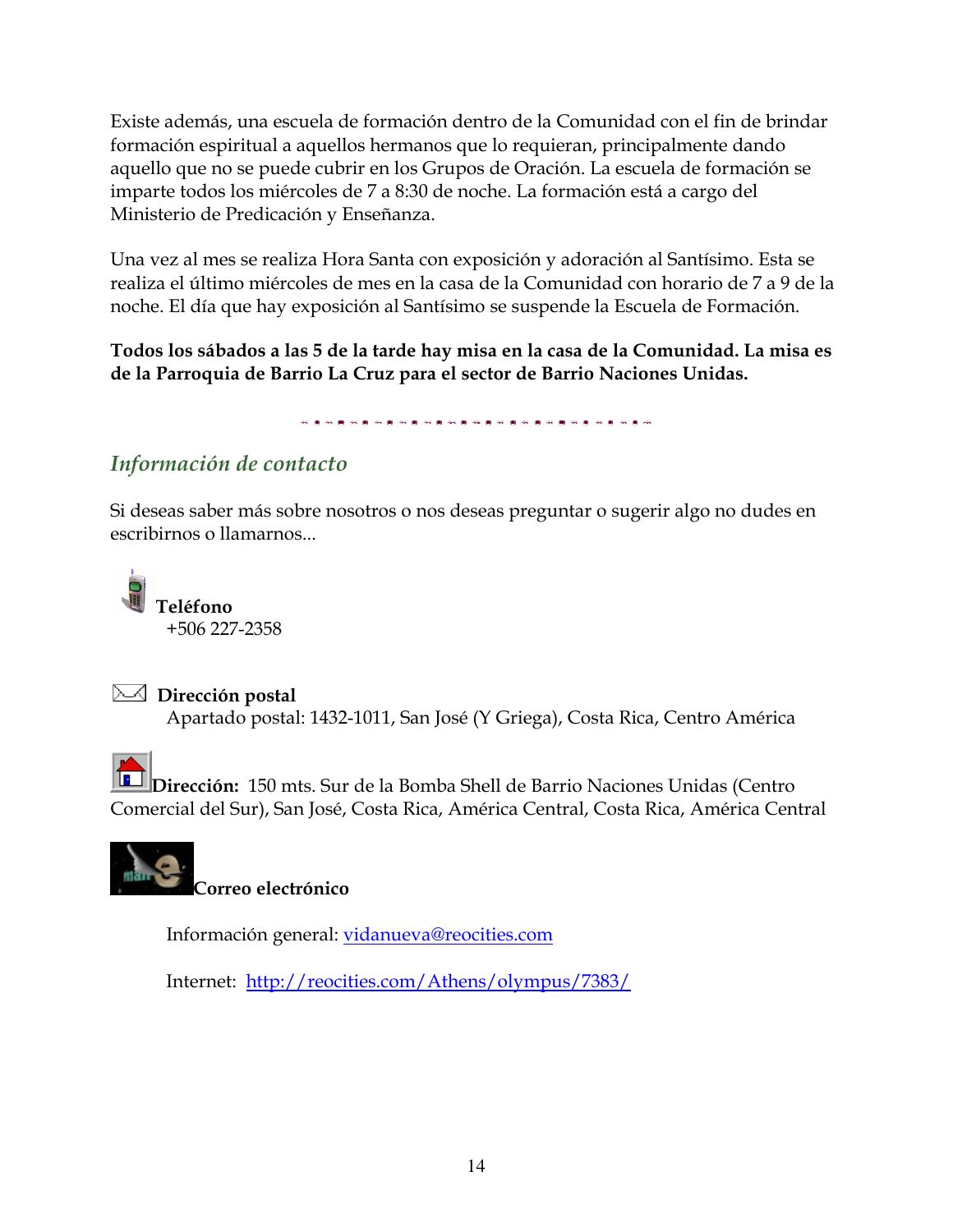# BREVE HISTORIA DE LA COMUNIDAD VIDA NUEVA

Lo que es hoy la Comunidad Vida Nueva data de los años 1980 cuando un grupo de jóvenes que asistían al Grupo de Oración Vida Nueva, dirigido por la señora Betty Céspedes de Sanabria el cual era un grupo constituido casi totalmente por adultos, decidieron, inspirados por el señor, formar un grupo especial para ellos, el cual se llamó Juventud Vida Nueva.

El grupo inicialmente se reunía en diferentes casas, luego se reunía en la casa de Dona Betty, empezó a crecer rápidamente y a destacarse por su alegría y estilo de alabanza alegre y profunda. Es un grupo por el que pasó mucha gente, la cual estaba un tiempo y luego se retiraba, pero siempre ha habido un resto que se ha mantenido constante a lo largo del tiempo.

Como hemos dicho, el grupo Juventud Vida Nueva lo iniciaron un grupo de jóvenes los cuales con el transcurrir el tiempo fueron madurando, a la vez fueron ingresando nuevos jóvenes entre los cuales había desde adolescentes hasta jóvenes adultos, esto provocaba dificultad para tratar los temas pues además de las diferencias de edad había mucha diferencia en el nivel de compromiso. Fue así como se decidió hacer una división de Juventud Vida Nueva en dos grupos, uno para menores de 25 años y otro para mayores de 25. Se pretendía que el grupo de mayores de 25 años fuera el grupo comprometido al cual pasaran los miembros del grupo de los menores conforme fueran creciendo. Al grupo de menores de 25 años se le siguió llamando "Juventud Vida Nueva", al Grupo de mayores de 25 años se le asignó el nombre de "Vida Nueva" y al grupo de adultos que se reunía con Doña Betty se le dio el nombre de "Vida Nueva Adultos". Se hacían retiros generales de todos los grupos con el fin de mantener unida a toda Vida Nueva.

Esta estructura presentó una dificultad, al grupo Vida Nueva (mayores de 25 años) empezaron a llegar hermanos nuevos que por edad debían estar en este grupo pero que a la vez eran nuevos en la fe, por esta razón a este grupo no se le pudo constituir en un grupo comprometido por ser un grupo abierto al que podía ingresar cualquier persona. Además, esto hacía que para los hermanos de Juventud Vida Nueva no representara nada especial el pasar al otro grupo, pues el crecimiento espiritual era prácticamente igual.

Fue así como en un proceso de oración y discernimiento se aprobó un proyecto de Vida Comunitaria, en el cual los miembros comprometidos formarían Comunidad de Vida y el resto de hermanos que no habían alcanzado un nivel de compromiso permanecerían en un Grupo de Oración adscrito a la Comunidad. Se inició de esta manera a mediados de 1987 un proceso de oración y análisis para formar una Comunidad de Vida Nueva la cual inició en marzo de 1988 con un periodo de prueba o noviciado al cual fueron llamados 40 hermanos de los cuales el 4 de julio de 1988 se consagraron 25 miembros comunitarios, mediante una misa en la cual cada miembro comunitario hace compromiso público de vivir en comunión con los hermanos y cumplir con 8 alianzas establecidas y aceptadas por todos los que ingresan a la comunidad. Este grupo de miembros comunitarios es un grupo cerrado y el ingreso de nuevos miembros depende de su crecimiento espiritual y de la comprobación de su compromiso e identificación con la Comunidad.

Paralelamente al inicio de la prueba comunitaria se inició en marzo de 1988 un grupo de oración para aquellos hermanos que no ingresaron a Comunidad al cual se le llamó Grupo de Oración Caminantes. Posteriormente en Febrero 1990 y ante la necesidad detectada en el Pueblo, se abre un nuevo Grupo de Oración al cual se denomina Brotes de Olivo, previsto para jóvenes adultos, matrimonios y personas adultas, quedando el grupo Caminantes destinado para Jóvenes. Posteriormente se abre un grupo para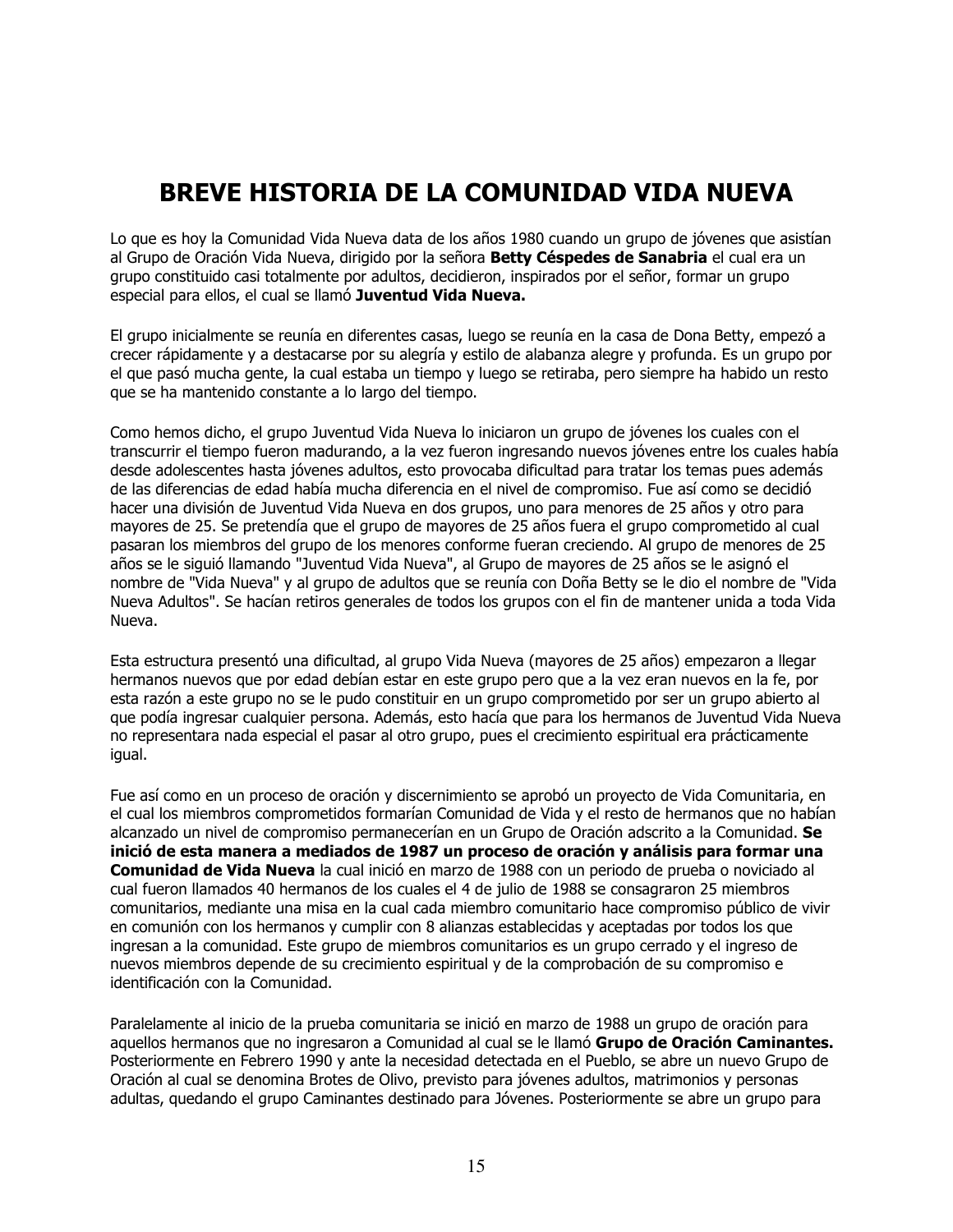niños al cual se le llama Escuela Dominical Jardín del Cielo.

En el año 1995 se inician los esfuerzos para obtener el reconocimiento de la Iglesia y la obtención de la personería Jurídica. En el año 1996 se da el Visto Bueno de la Iglesia para inscribir la comunidad como Asociación Religiosa, obteniéndose a finales de este año la personería jurídica respectiva.

Desde que se inició la Comunidad Vida Nueva como tal, se sintió la necesidad de tener una casa propia. En 1990 se empezó alquilando una casa en Barrio Naciones Unidas y en 1997 ya con personería jurídica, se logró la compra de la casa comunitaria en el mismo Barrio Naciones Unidas. En este año el padre Zacarías Diez de Barrio La Cruz, solicita la casa de la Comunidad para dar misa los días sábados para el Barrio Naciones Unidas, de esta forma se pudo brindar un servicio a la Parroquia, a la vez se autoriza, por parte del mismo sacerdote, construir una capilla en la casa de la comunidad y en mayo de 1997 se trae el Santísimo a residir permanentemente en la casa Vida Nueva.

A finales de 1997 se siente la necesidad de crear un nuevo grupo de oración para adolescentes, ya que en el Grupo Caminantes había gran cantidad de adolescentes mezclados con jóvenes de hasta 30 años. A la vez serviría de enlace para aquellos niños que terminaran el proceso de Escuela Dominical, tener un grupo que se adaptara a sus necesidades. Es así como en enero de 1998 se inicia el Grupo Prejuvenil que se denomina Jerarcas en Cristo.

Además, Vida Nueva a lo largo del tiempo a tenido un fuerte llamado del señor hacia la Evangelización, de ahí que existan tantos grupos de oración dentro de la comunidad, además el llamado se dirige principalmente hacia los jóvenes en sus diferentes etapas. A través del tiempo se ha creado diferentes ministerios para el cumplimiento de las diferentes actividades comunitarias. Sin duda queda mucho por andar, pero con la ayuda y bendición del señor, seguiremos llevando vida nueva a las almas que el Señor nos encomiende.

Fuente: <http://reocities.com/Athens/olympus/7383/historia.htm>

## **Estructura organizativa de la Renovación Carismática Católica**

Actualmente la Renovación Carismática cuenta con una estructura organizativa a nivel mundial y local, la cual se resume de la siguiente manera:

#### **Nivel Internacional:**

**ICCRS:** Servicio Internacional de la Renovación Carismática Católica. Oficina ubicada en la Ciudad del Vaticano. Dirección electrónica: [www.iccrs.org](http://www.iccrs.org/)

**CONCLAT:** Consejo Católico Latinoamericano. Dirige la Renovación de toda Latinoamérica. Organiza encuentros entre líderes, cada dos años.

**COCACE:** Consejo Católico Centroamericano. Formado por los coordinadores nacionales del área.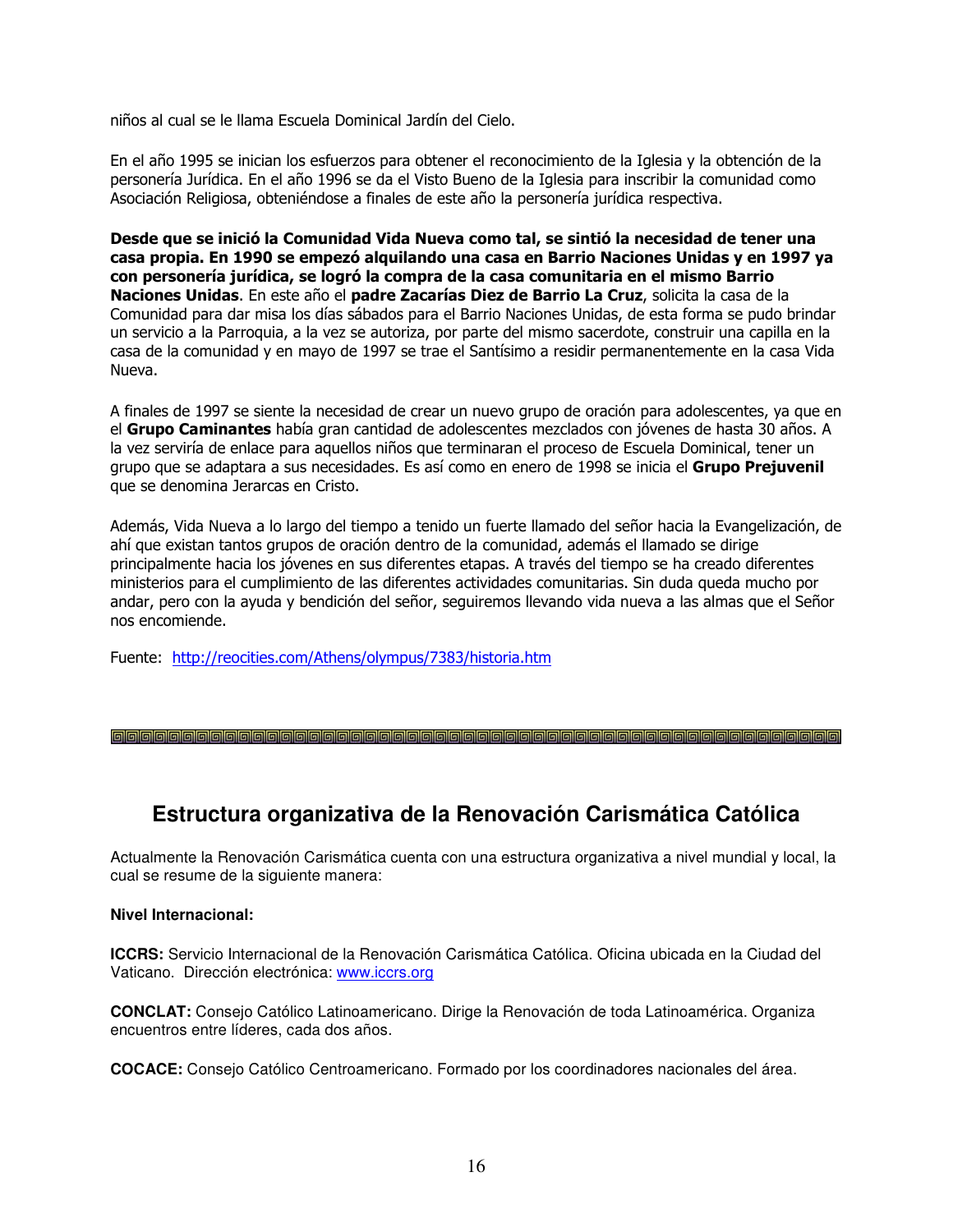### **Al Nivel Nacional en Costa Rica:**

**CONSEJO NACIONAL:** Representada por los coordinadores de la Renovación de las diferentes diócesis de la Provincia Eclesiástica de Costa Rica. Organiza actividades a nivel nacional y promueve la formación y participación de sus miembros en actividades internacionales. **Asesorada actualmente por el Pbro. Sergio Valverde de la Parroquia de Cristo Rey – San José.** 

**CONSEJO ARQUIDIOCESANO:** Formado por los laicos de trayectoria y compromiso en el servicio de la Iglesia por medio de la Renovación Carismática. Este consejo emite las directrices arquidiocesanas y da formación a los líderes de las comunidades. **Actualmente el Director y Asesor es el Pbro. Víctor Julio Porras de la Parroquia Nuestra Señora de la Merced, San José.**

**CONSEJO PERMANENTE DE VICARIAS:** Este es un ente de servicio en comunión con el Consejo Arquidiocesano, con el fin de dar apoyo directo a la acción de los equipos vicariales.

**EQUIPO VICARIAL:** Formado por los coordinadores de cada una de las parroquias de la vicaría, en nuestro cado corresponde a la **Vicaría Nuestra Señora de Guadalupe**. Se encarga de promover la unión entre las parroquias que la conforman y transmite las directrices y actividades que vienen del Consejo Arquidiocesano.

### **A. EQUIPO PARROQUIAL:**

| <b>PUESTO</b>   | <b>NOMBRE</b>     | <b>TELÉFONO</b> |
|-----------------|-------------------|-----------------|
| Coordinador     | Ediberto Calderón | 292-0849        |
| Sub-Coordinador | Rosa Blanco       | 229-9197        |
| Secretario      | Guillermo Oviedo  | 884-9654        |
| Tesorera        | Emilce Abarca     | 294-8415        |

### **B. COMISIONES DE TRABAJO:**

| Nombre de Comisión y función                                                                                                                                                                                                                                                                                                                                                                                                                                        | Coordinador(a)                | Teléfono             |
|---------------------------------------------------------------------------------------------------------------------------------------------------------------------------------------------------------------------------------------------------------------------------------------------------------------------------------------------------------------------------------------------------------------------------------------------------------------------|-------------------------------|----------------------|
| 1. Publicidad:                                                                                                                                                                                                                                                                                                                                                                                                                                                      |                               |                      |
| Encargada de la promoción publicitaria de las actividades que<br>realiza el grupo. Utiliza medio de información tales como:<br>mantas, boletines, periódicos, radio y la ubicación de afiches en Laura Corrales<br>locales comerciales, autobuses y otros.                                                                                                                                                                                                          | Yensy Porras<br>Xenia Barboza | 529-0638             |
| 2. Administración del templo y ornato:                                                                                                                                                                                                                                                                                                                                                                                                                              |                               |                      |
| Esta comisión se encarga de recoger y devolver la llave del<br>templo. Ordena y limpia las bancas y el templo en general,<br>antes y después de las asambleas. Se encarga de recibir a los<br>grupos musicales y ayudarlos con el traslado de los<br>instrumentos. Una de las labores más importantes es coordinar<br>la ubicación de servidores en las puertas del templo para que<br>den la bienvenida y despedida a los hermanos que asisten a las<br>asambleas. | Emilce Abarca<br>Elida Abarca | 294-2100<br>229-5818 |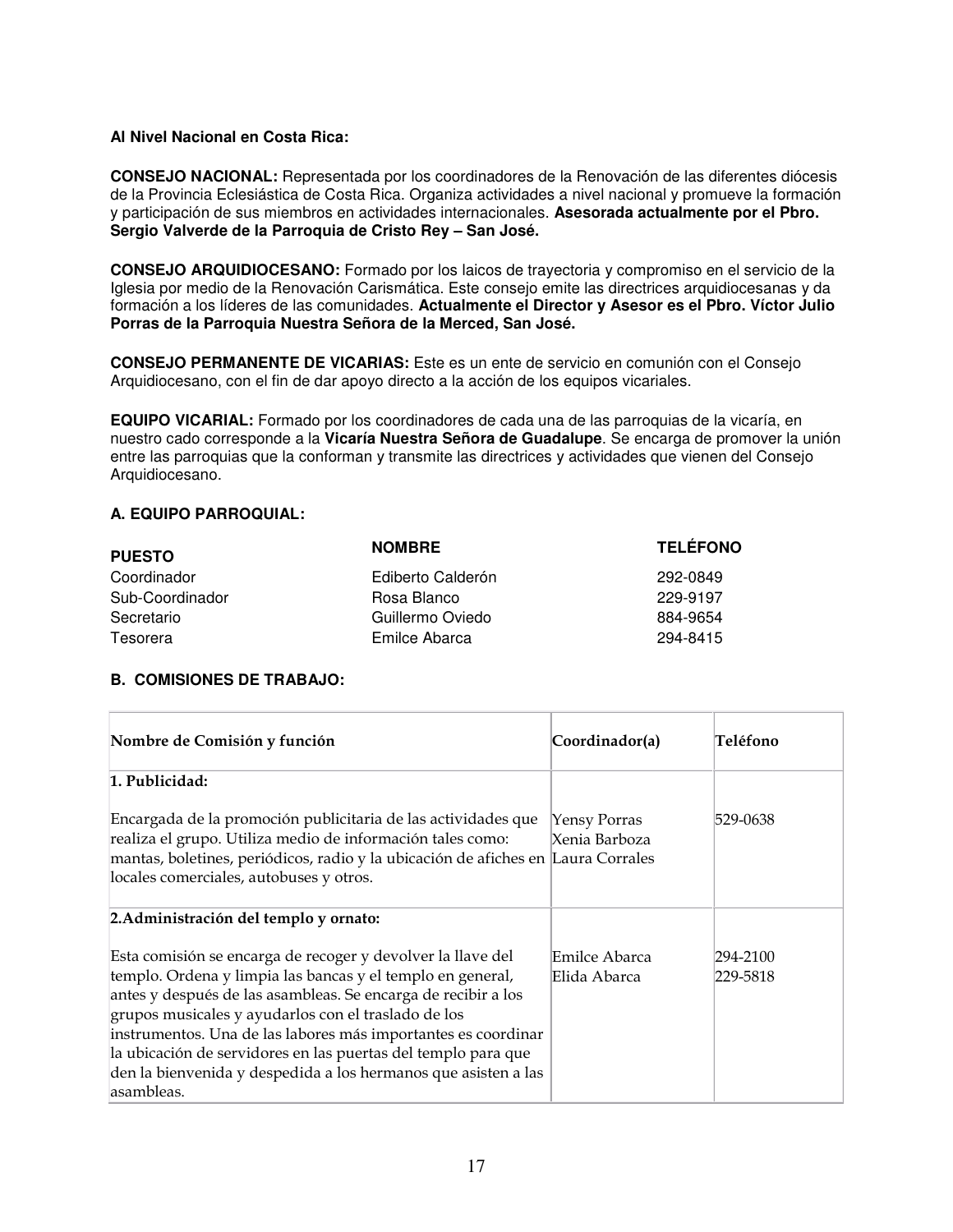| 3. Escuela de formación:                                                                                                                                                                                                                                                                                                                                                                                                    |                                                    |                      |
|-----------------------------------------------------------------------------------------------------------------------------------------------------------------------------------------------------------------------------------------------------------------------------------------------------------------------------------------------------------------------------------------------------------------------------|----------------------------------------------------|----------------------|
| Encargada de programar los diferentes cursos necesarios para<br>la formación permanente e integral en la fe, de cada uno de los<br>miembros de la asamblea.                                                                                                                                                                                                                                                                 | Ligia M <sup>a</sup> Rojas<br>Eddy Calderón        | 292-0015<br>292-0849 |
| Programa cursos dirigidos hacia servidores y también cursos<br>básicos para la asamblea en general.                                                                                                                                                                                                                                                                                                                         |                                                    |                      |
| Muy importante es coordinar esta formación con la que<br>imparte la parroquia y la escuela arquidiocesana de la<br>Renovación Carismática, para evitar cursos paralelos y de esta<br>manera aprovechar la catequesis que imparten los sacerdotes.<br>Los formadores deben estar autorizados por el Concejo<br>Arquidiocesano y por el sacerdote Parroquial.                                                                 |                                                    |                      |
| 4. Comisión de pastoreo:                                                                                                                                                                                                                                                                                                                                                                                                    |                                                    |                      |
| Comisión encargada de controlar el crecimiento espiritual y la<br>perseverancia en la participación a las asambleas. Se debe<br>tomar lista de todas las personas para llevar una base de datos<br>sobre la asistencia y dar seguimiento a quienes no perseveren.<br>Esta labor se extiende para los cursos que imparte la escuela de<br>formación.                                                                         | Olga Rodríguez<br>Lillian Tenorio<br>Irma Calderón | 292-2854             |
| 5. Comisión de Jóvenes:                                                                                                                                                                                                                                                                                                                                                                                                     |                                                    |                      |
| Comisión encargada de programar asambleas y actividades<br>específicas para jóvenes. Los jóvenes debe tener su reunión<br>semanal aparte, sin dejar de participar en la asamblea<br>parroquial.                                                                                                                                                                                                                             | Jesús Fernández                                    | 292-7772             |
| A los jóvenes se les debe dar participación en las diferentes<br>comisiones de trabajo y a la vez desarrollar sus carismas por<br>medio de ministerios de música, teatro, mimo danza y otros.<br>Toda actividad como conciertos, paseos, formaciones,<br>campamentos y otros, deben coordinarse con los servidores<br>adultos. Es importante mantener comunicación abierta con el<br>equipo parroquial de pastoral juvenil. |                                                    |                      |
| 6. Comisión de animación                                                                                                                                                                                                                                                                                                                                                                                                    |                                                    |                      |
| Comisión encargada de la animación general de la asamblea.<br>Esta comisión se encarga de buscar los ministerios musicales<br>que participen en la asamblea, además de buscar por medio de<br>grupos de teatro, danza, mimo y diferentes dinámicas la<br>variedad en las asambleas. También debe coordinar los<br>espacios de la asamblea a fin de que cada actividad se lleve a<br>cabo según el programa.                 | Guillermo Oviedo<br>Rosa Blanco                    | 229-5818             |